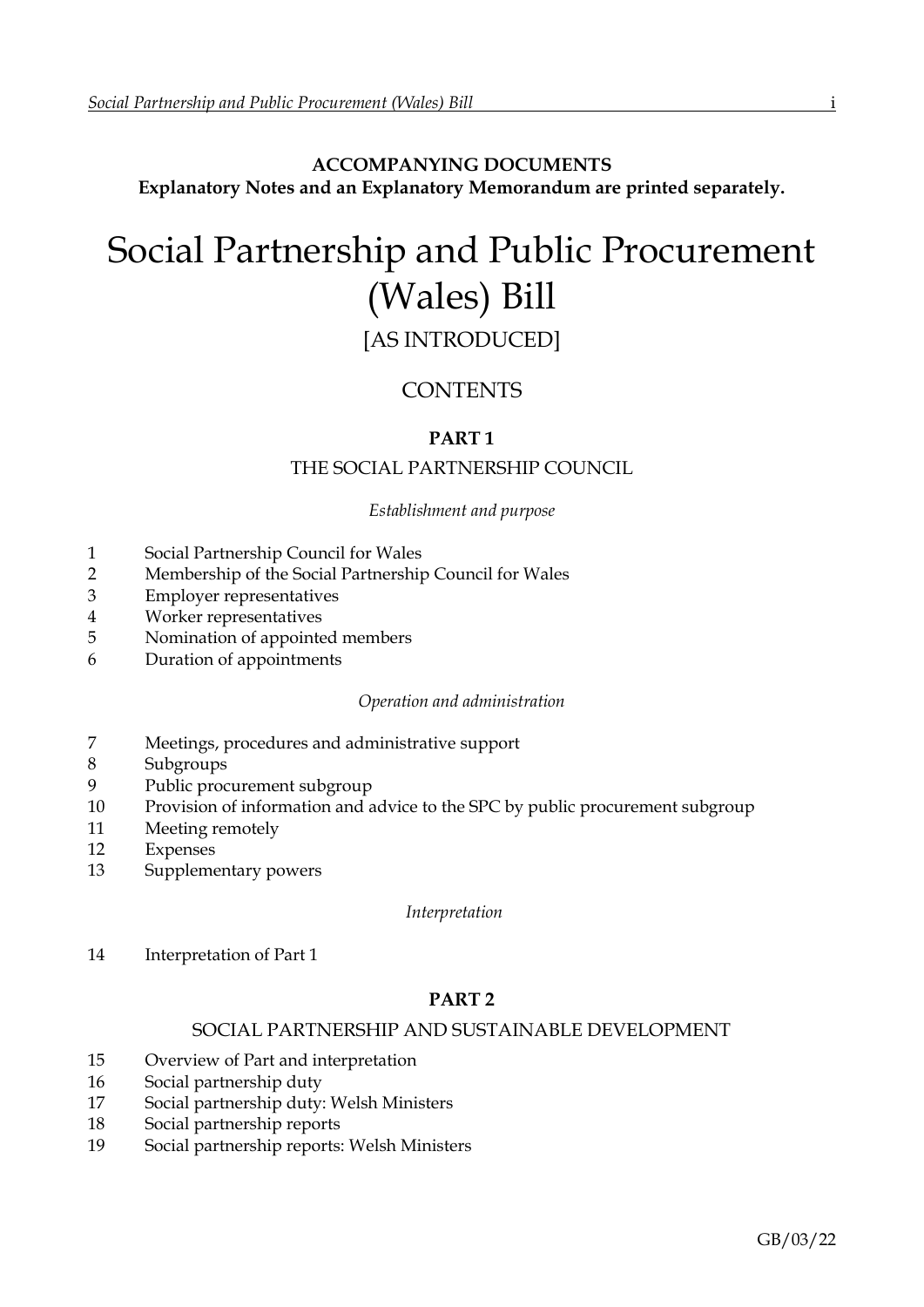#### 20 Fair work

#### **PART 3**

#### SOCIALLY RESPONSIBLE PUBLIC PROCUREMENT

## **CHAPTER 1**

#### INTRODUCTION

#### *Key concepts*

- 21 Public contracts
- 22 Contracting authorities
- 23 Public procurement

#### **CHAPTER 2**

#### SOCIALLY RESPONSIBLE PROCUREMENT DUTY

#### *The socially responsible procurement duty*

- 24 Socially responsible procurement duty
- 25 Socially responsible procurement duty: major construction contracts
- 26 Socially responsible procurement duty: outsourcing services contracts

#### *Social public works clauses*

- 27 Social public works clauses in major construction contracts
- 28 Social public works clauses in subcontracts
- 29 Social public works clauses: notifying the Welsh Ministers
- 30 Social public works clauses: Welsh Ministers' response
- 31 Social public works clauses: Welsh Ministers' contracts

#### *Social public workforce clauses and code of practice on outsourcing public services*

- 32 Public services outsourcing and workforce code
- 33 Social public workforce clauses in outsourcing services contracts
- 34 Social public workforce clauses in subcontracts
- 35 Social public workforce clauses: notifying the Welsh Ministers
- 36 Social public workforce clauses: Welsh Ministers' response
- 37 Social public workforce clauses: Welsh Ministers' contracts

#### *Procurement strategies*

38 Procurement strategy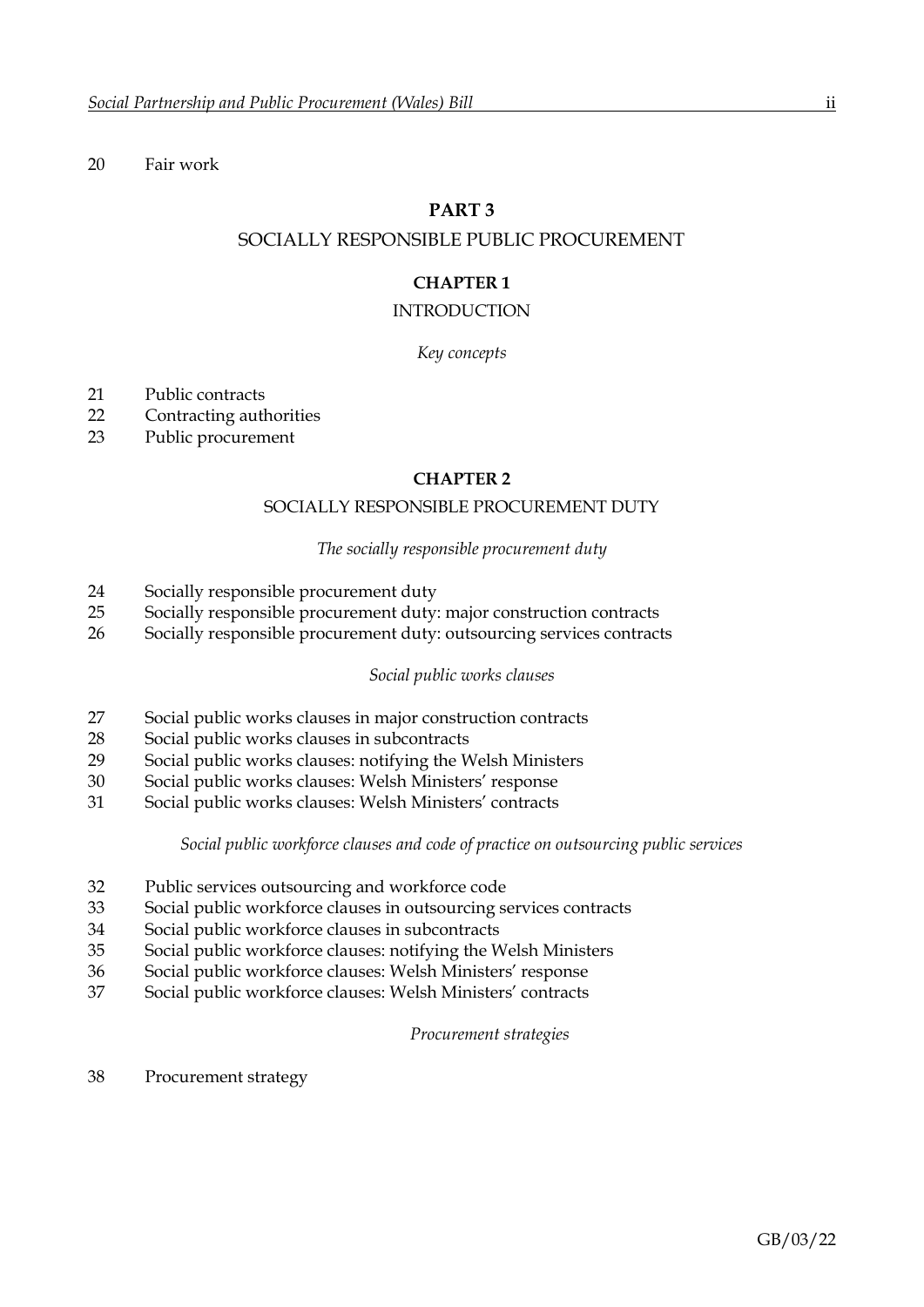## **CHAPTER 3**

### REPORTING AND ACCOUNTABILITY

- 39 Annual socially responsible procurement reports
- 40 Contracts register
- 41 Procurement investigations
- 42 Welsh Ministers' annual report on public procurement

## **CHAPTER 4**

## GENERAL

- 43 Guidance
- 44 Regulations
- 45 Interpretation of Part 3

## **PART 4**

## FINAL PROVISIONS

- 46 General interpretation
- 47 Minor amendment of the WFGA 2015
- 48 Coming into force
- 49 Short title

Schedule 1 - Contracting authorities

Schedule 2 - Socially responsible procurement objectives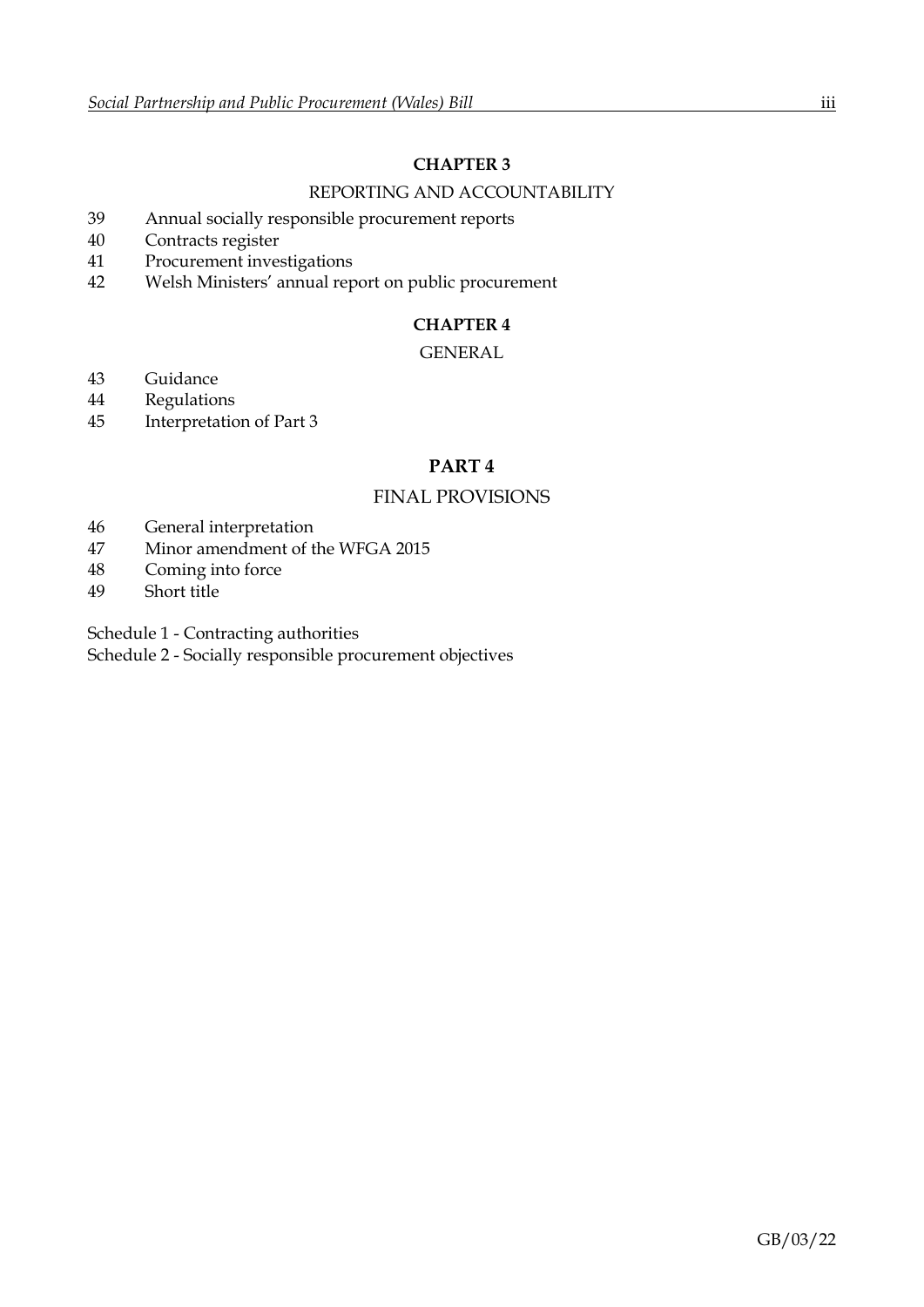# <span id="page-3-2"></span>Social Partnership and Public Procurement (Wales) Bill

[AS INTRODUCED]

An Act of Senedd Cymru to make provision about sustainable development in accordance with a principle of social partnership; about socially responsible public procurement; establishing a Social Partnership Council for Wales; and for connected purposes.

**Having been passed by Senedd Cymru and having received the assent of Her Majesty, it is** *5* **enacted as follows:**

## **PART 1**

#### THE SOCIAL PARTNERSHIP COUNCIL

*Establishment and purpose*

#### <span id="page-3-0"></span>**1 Social Partnership Council for Wales**

- *10* (1) There is to be a Social Partnership Council for Wales ("SPC").
	- (2) For the purposes of improving economic, environmental, social, and cultural well-being (including by improving public services) in Wales, the SPC may provide information and advice to the Welsh Ministers in relation to—
- (a) the social partnership duties which this Act imposes on public bodies and the Welsh *15* Ministers (see Part [2\)](#page-8-0);
	- (b) the pursuit of the "A prosperous Wales" well-being goal by public bodies when carrying out sustainable development under the WFGA 2015 (see Part [2\)](#page-8-0);
	- (c) the functions conferred on contracting authorities and the Welsh Ministers under Part [3](#page-9-0) (socially responsible public procurement).
- <span id="page-3-1"></span>*20* (3) The SPC may provide information or advice on a matter referred to in subsection [\(2\)](#page-3-0) of its own accord or in response to a request made by the Welsh Ministers.
	- (4) Where the SPC receives a request from the Welsh Ministers under subsection [\(3\),](#page-3-1) the SPC must provide the information or advice as soon as reasonably practicable.

#### **2 Membership of the Social Partnership Council for Wales**

- *25* (1) The SPC is to consist of the following members—
	- (a) members from the Welsh Government ("Welsh Government members"),
	- (b) 9 representatives of employers in Wales ("employer representatives"), and
	- (c) 9 representatives of workers in Wales ("worker representatives").
- (2) The Welsh Government members are to include the First Minister and, where invited by *30* the First Minister from time to time—
	- (a) any other Welsh Minister;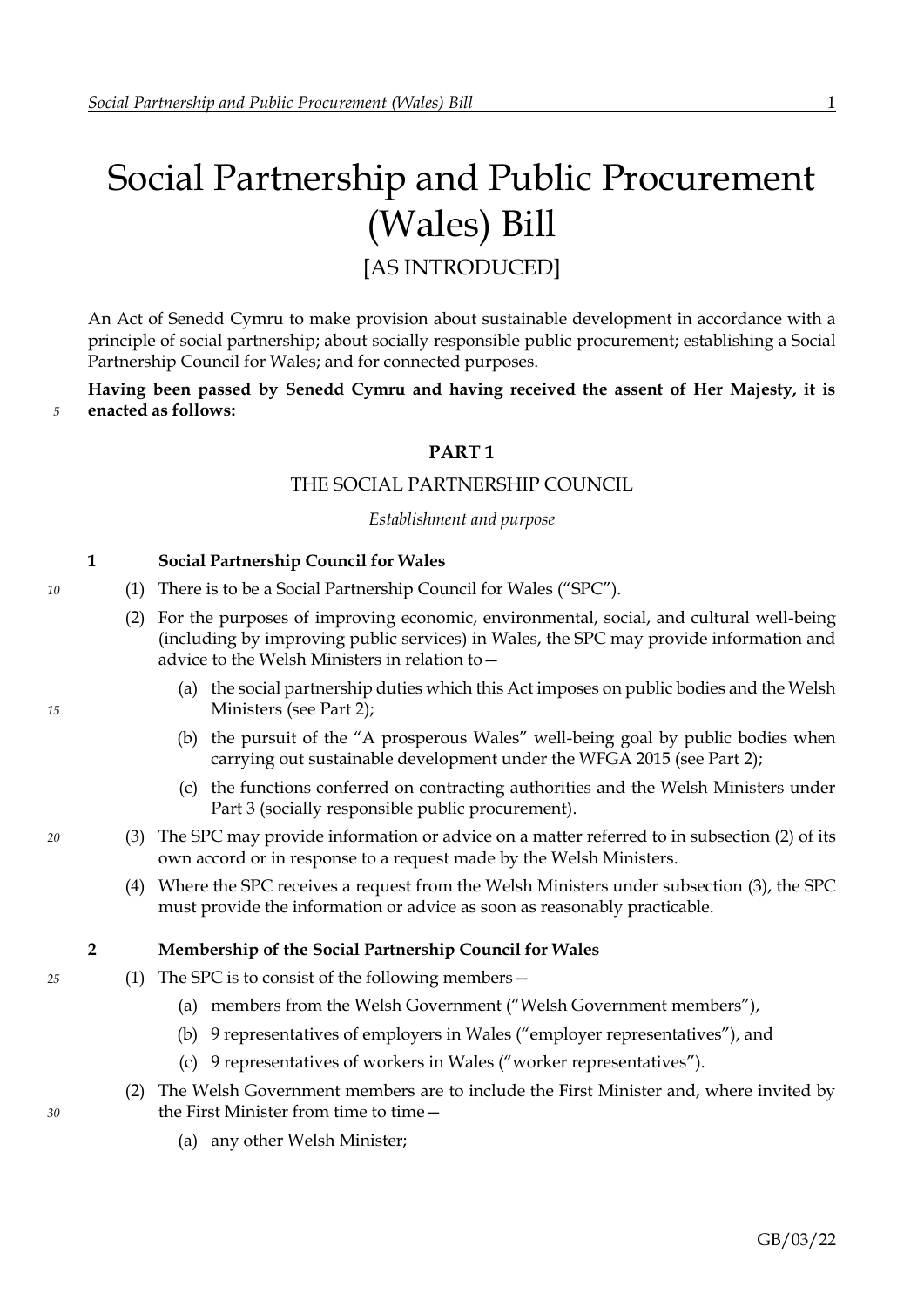- <span id="page-4-0"></span>(b) any Deputy Welsh Minister;
- (c) the Counsel General;
- (d) any member of staff of the Welsh Government.
- (3) The First Minister must appoint all the employer representatives and worker *5* representatives (collectively, "appointed members").
	- (4) The First Minister must take all reasonable steps to appoint the initial 9 employer representatives and the initial 9 worker representatives within 6 months beginning with the day after this subsection comes into force.
- (5) In this Act, a reference to the "Social Partnership Council for Wales" or "SPC" is a reference *10* to the members of the SPC acting jointly; accordingly, a function expressed as a function of the SPC is a function of each member that may only be exercised jointly with the other members.

#### **3 Employer representatives**

The employer representatives are to consist of individuals who the First Minister considers *15* represent public body employers, private sector employers, voluntary organisation employers, higher education employers and further education employers.

#### **4 Worker representatives**

The worker representatives are to consist of individuals who the First Minister considers represent staff working for each category of employer referred to in section [3.](#page-4-0)

#### *20* **5 Nomination of appointed members**

- <span id="page-4-2"></span><span id="page-4-1"></span>(1) Before appointing employer representatives, the First Minister must seek nominations from persons or bodies who the First Minister considers represent the views of the categories of employer referred to in section [3.](#page-4-0)
- (2) Before appointing worker representatives, the First Minister must seek nominations from *25* the body representing trade unions in Wales known as Wales TUC Cymru.
	- (3) When appointing employer representatives, the First Minister must have regard to any nominations made under subsection [\(1\).](#page-4-1)
	- (4) When appointing worker representatives, the First Minister must only appoint individuals who have been nominated under subsection [\(2\).](#page-4-2)

#### *30* **6 Duration of appointments**

- (1) Appointed members are appointed for 3 years unless—
	- (a) the First Minister terminates the appointment by notifying the member in writing, or
	- (b) the appointed member resigns by notifying the First Minister in writing.
- *35* (2) The First Minister must fill any vacancies as soon as reasonably practicable.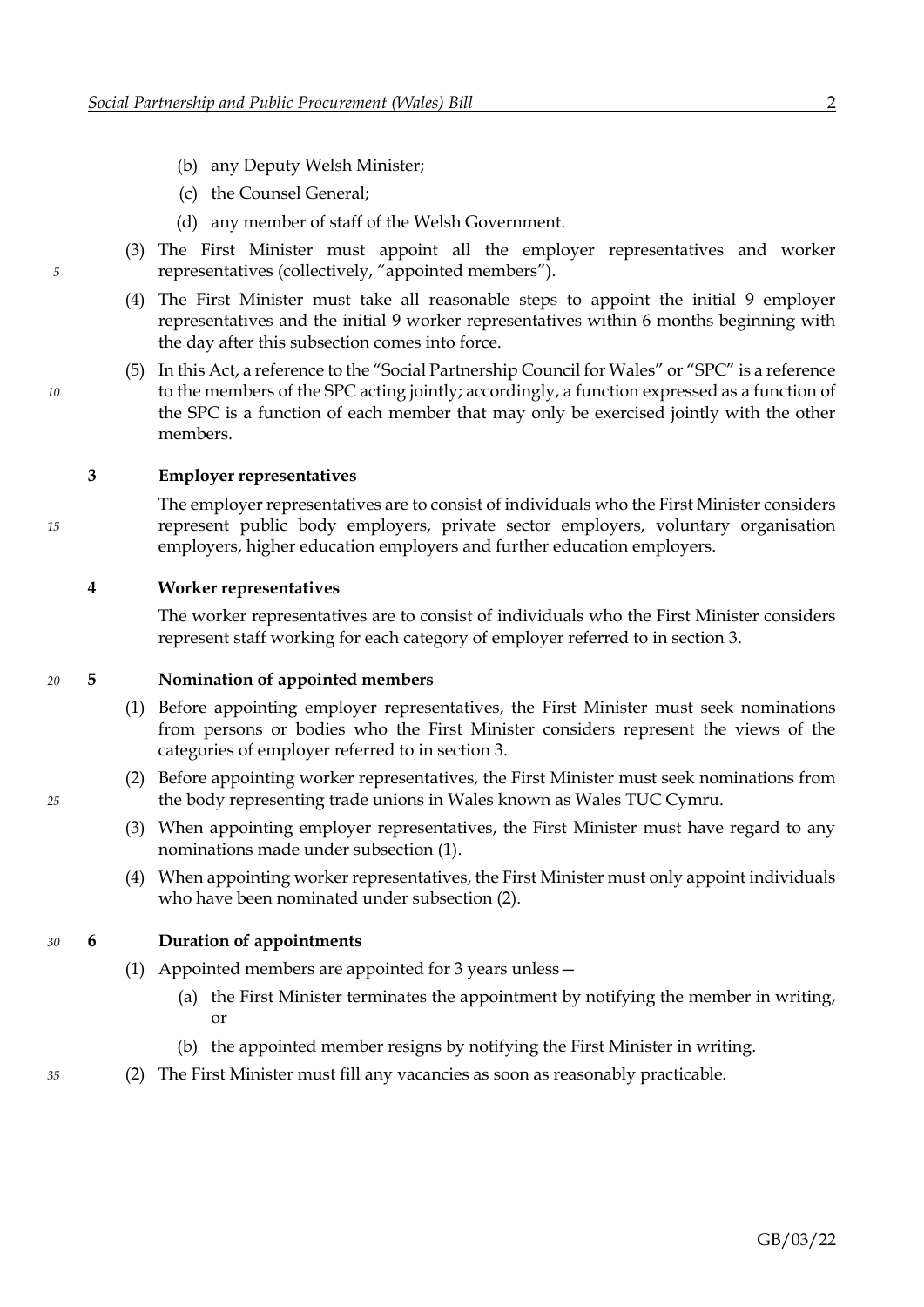#### *Operation and administration*

#### <span id="page-5-2"></span>**7 Meetings, procedures and administrative support**

- (1) The SPC must meet at least 3 times in each 12 month period beginning with the day after the First Minister has made all the initial appointments mentioned in section [2.](#page-3-2)
- *5* (2) Where possible, the First Minister must chair the SPC's meetings.
	- (3) Where it is not possible for the First Minister to chair a meeting, the meeting must be chaired by a Welsh Minister or Deputy Welsh Minister nominated by the First Minister.
	- (4) Within 6 months beginning with the day after this subsection comes into force, the Welsh Ministers must specify and publish—
- <span id="page-5-0"></span>*10* (a) the quorum for SPC meetings, and
	- (b) the procedures to be followed by the SPC, in so far as they are not specified in this Act.
	- (5) The Welsh Ministers may revise anything specified under subsection [\(4\)](#page-5-0) and must publish any such revisions.
- *15* (6) The SPC's procedures must include—
	- (a) the procedures for arranging meetings including notice to be given to attendees and how attendees may add items to the agenda for meetings;
	- (b) the procedure for resolving a disagreement between members relating to the exercise of the SPC's functions;
- *20* (c) the procedures for providing information and advice to the Welsh Ministers.
	- (7) The Welsh Ministers must make administrative support available to the SPC.

#### **8 Subgroups**

- (1) The SPC may establish subgroups.
- (2) A subgroup may —
- *25* (a) carry out any function delegated to it by the SPC;
	- (b) help the SPC carry out its functions in any ways specified by the SPC.
	- (3) A subgroup—
		- (a) must be chaired by a member of the SPC, and
		- (b) may include other members of the SPC and other individuals.

#### *30* **9 Public procurement subgroup**

- <span id="page-5-3"></span>(1) The SPC must take all reasonable steps to establish a public procurement subgroup within 6 months beginning with the day after this subsection comes into force.
- <span id="page-5-1"></span>(2) Within 6 months beginning with the day after this subsection comes into force, the Welsh Ministers must specify and publish—

- 
-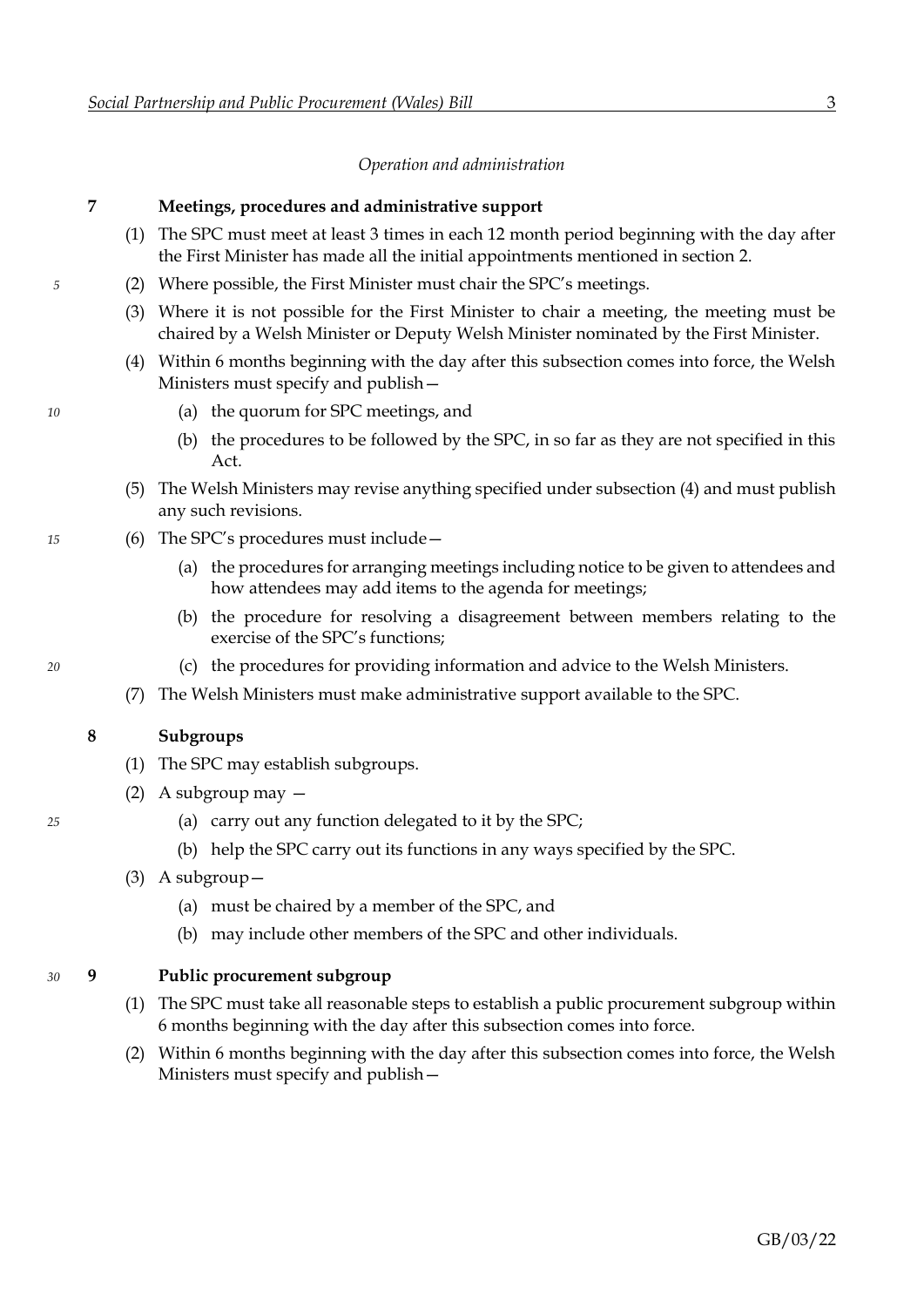- (a) the quorum for public procurement subgroup meetings, and
- (b) the procedures to be followed by the public procurement subgroup, in so far as they are not specified in this Act.
- (3) The Welsh Ministers may revise anything specified under subsection [\(2\)](#page-5-1) and must publish *5* any such revisions.
	- (4) The public procurement subgroup's procedures must include—
		- (a) the procedures for arranging meetings including notice to be given to attendees and how attendees may add items to the agenda for meetings;
- (b) the procedure for resolving a disagreement between members relating to the *10* exercise of the subgroup's functions;
	- (c) the procedures for providing information and advice to the SPC and the Welsh **Ministers**

#### <span id="page-6-0"></span>**10 Provision of information and advice to the SPC by public procurement subgroup**

- (1) The public procurement subgroup may provide information and advice to the SPC about *15* the functions conferred on contracting authorities and the Welsh Ministers under Part [3](#page-9-0) (socially responsible public procurement).
	- (2) The SPC may—
		- (a) provide to the Welsh Ministers information or advice received from the public procurement subgroup, or
- *20* (b) revise such information or advice and provide it as revised to the Welsh Ministers.
	- (3) If the Welsh Ministers request information or advice from the SPC about a matter referred to in subsection [\(1\),](#page-6-0) the SPC must—
		- (a) seek that information or advice from the public procurement subgroup, and
		- (b) provide it, or revise it and provide it as revised, as soon as reasonably practicable.
- *25* (4) If the Welsh Ministers consult the public procurement subgroup under section [30](#page-14-0)[\(2\)](#page-15-0)[\(d\)](#page-15-1) or [36](#page-18-0)[\(2\)](#page-18-1)[\(d\),](#page-18-2) the procurement subgroup must provide the Welsh Ministers with such information and advice as it considers appropriate as soon as reasonably practicable.
- (5) If a public procurement subgroup has not yet been established under section [9](#page-5-2)[\(1\),](#page-5-3) the SPC may nevertheless provide information and advice to the Welsh Ministers about a matter *30* referred to in subsection [\(1\).](#page-6-0)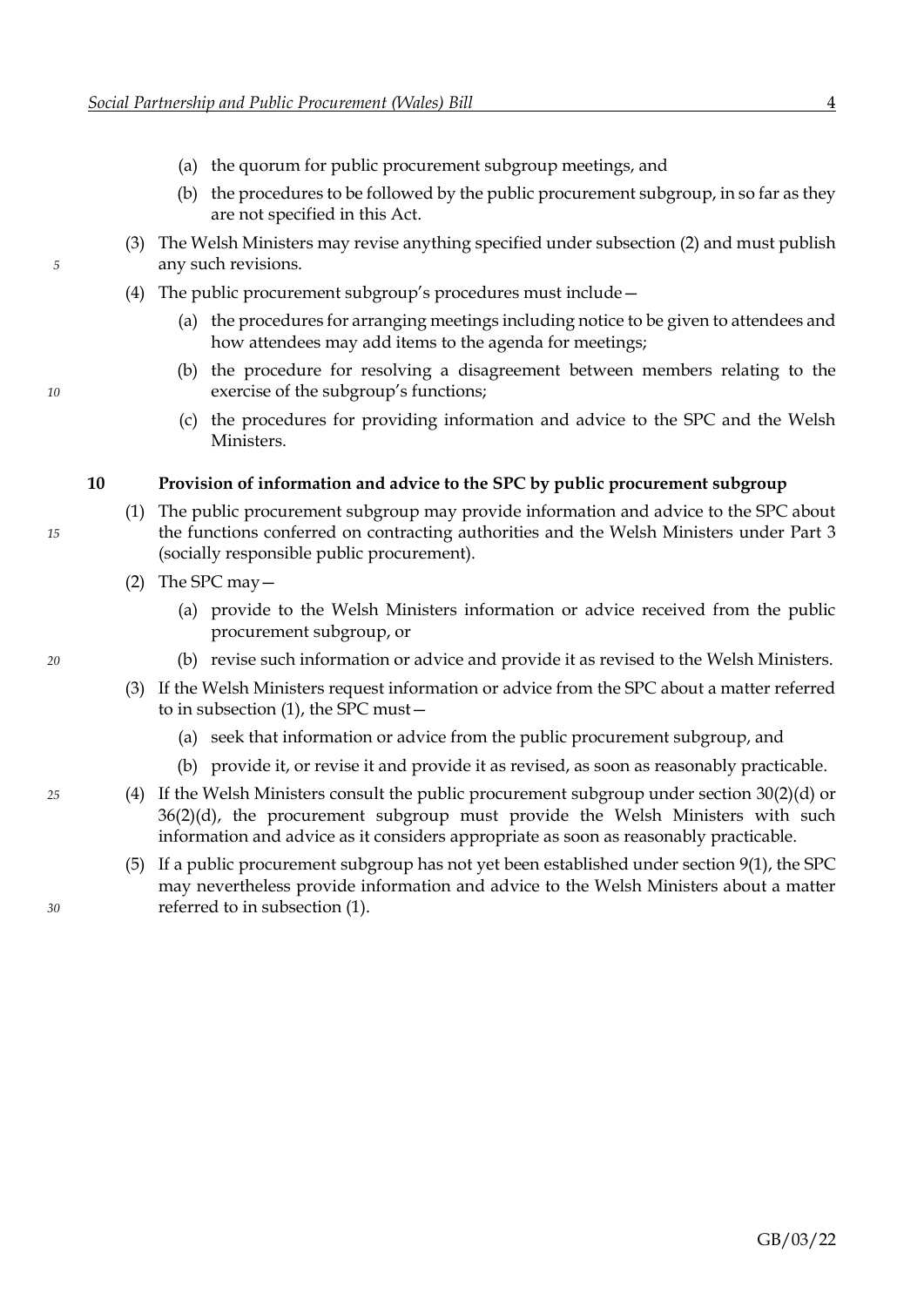#### **11 Meeting remotely**

The SPC or a subgroup may hold a meeting by means of any equipment or other facility which enables persons who are not in the same place to speak to and be heard by each other (whether or not the equipment or facility enables those persons to see and be seen by *5* each other).

#### **12 Expenses**

The Welsh Ministers may meet the expenses of—

- (a) an employer representative;
- (b) a worker representative;
- *10* (c) a member of a subgroup.

#### **13 Supplementary powers**

The SPC may do anything which is calculated to facilitate, or which is conducive or incidental to, the exercise of its functions or the functions of a subgroup.

*Interpretation*

#### *15* **14 Interpretation of Part 1**

In this Part—

"Deputy Welsh Minister" ("*un o Ddirprwy Weinidogion Cymru*") means a person holding office under section 50 of the Government of Wales Act 2006;

"employer" ("*cyflogwr*") has the same meaning as in the Employment Rights Act *20* 1996 (c. 18);

> "further education employer" (*"cyflogwr addysg bellach"*) means an employer in the further education sector within the meaning of section 91(3) of the Further and Higher Education Act 1992 (c. 13);

"higher education employer" *("cyflogwr addysg uwch")* means an employer in the *25* higher education sector within the meaning of section 91(5) of the Further and Higher Education Act 1992;

"private sector employer" ("*cyflogwr sector preifat*") means an employer that is not—

- (a) a body, office or holder of an office whose functions are wholly or mainly of a public nature,
- *30* (b) a voluntary organisation employer,
	- (c) a further education employer, nor
	- (d) a higher education employer;

"public body employer" ("*cyflogwr corff cyhoeddus*") means an employer that is one of the persons listed as a "public body" in section 6(1) of the WFGA 2015, other than *35* the Welsh Ministers;

> "voluntary organisation employer" ("*cyflogwr sefydliad gwirfoddol*") means an employer that is a "relevant voluntary organisation" within the meaning of section 74(2) of the Government of Wales Act 2006.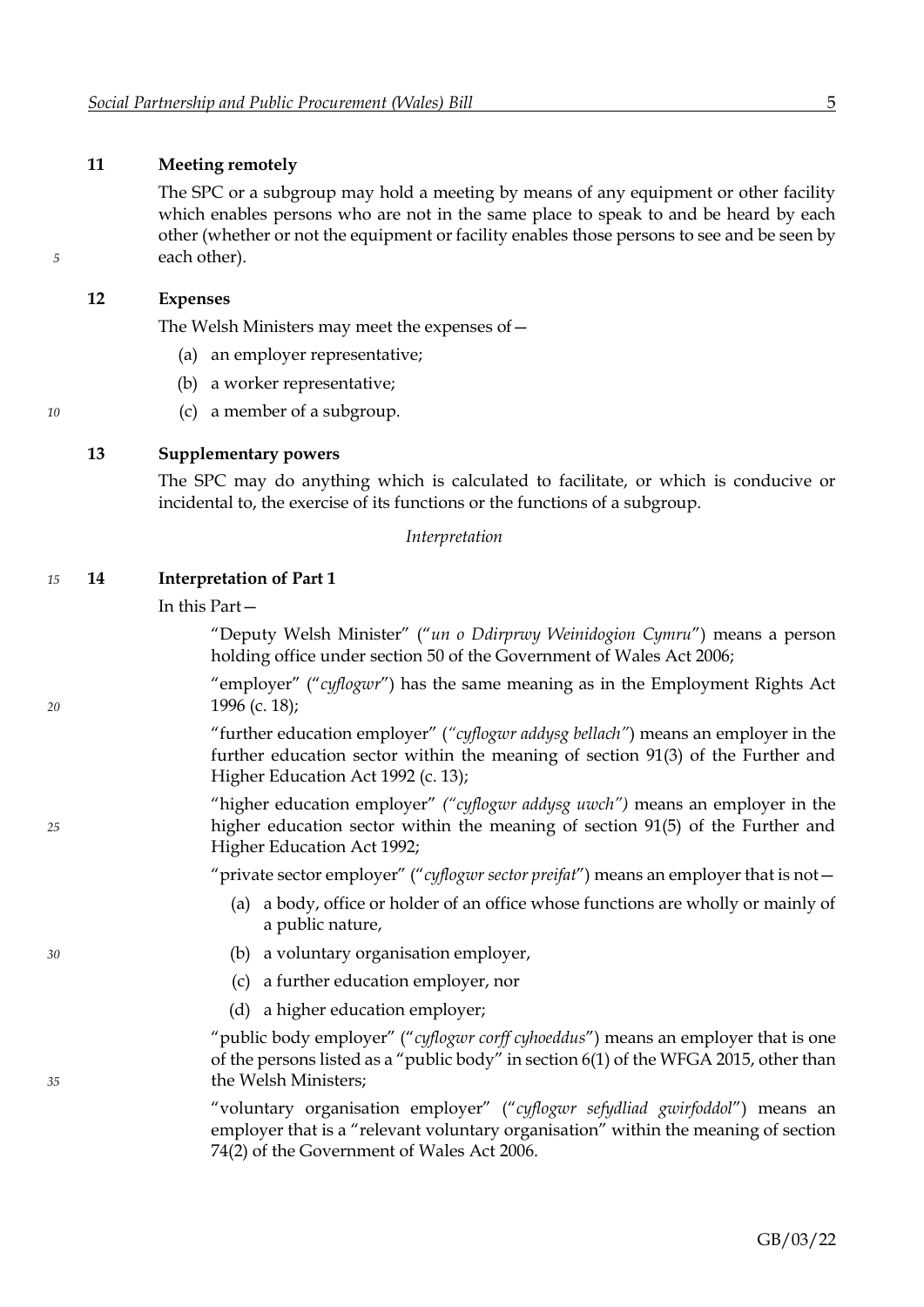## <span id="page-8-0"></span>**PART 2**

### SOCIAL PARTNERSHIP AND SUSTAINABLE DEVELOPMENT

<span id="page-8-1"></span>**15 Overview of Part and interpretation**

- (1) For the purposes of improving economic, environmental, social, and cultural well-being *5* (including by improving public services) in Wales, this Part—
	- (a) imposes new social partnership duties as part of the well-being duty in section 3(1) of the WFGA 2015;
- (b) amends the "A prosperous Wales" well-being goal to be pursued by public bodies when carrying out sustainable development under the WFGA 2015 so that securing *10* fair work is part of the description of the goal.
	- (2) For the purposes of this Part, "sustainable development" has the meaning given by section 2 of the WFGA 2015.
- (3) In this Part, a "public body" means a person listed as a "public body" in section 6(1) of the WFGA 2015, but for the purposes of sections [16](#page-8-1) and [18](#page-9-1) it does not include the Welsh *15* Ministers.

**16 Social partnership duty**

- <span id="page-8-2"></span>(1) In carrying out sustainable development, a public body must, in so far as is reasonable, seek consensus or compromise with its recognised trade unions or (where there is no recognised trade union) other representatives of its staff on—
- *20* (a) the well-being objectives to be set under section 3(2)(a) of the WFGA 2015;
	- (b) decisions of a strategic nature to be made about the reasonable steps the body takes (in the exercise of its functions) to meet those objectives under section 3(2)(b) of the WFGA 2015.
- (2) For the purposes of subsection [\(1\),](#page-8-2) in order to seek consensus or compromise a public body *25* must include its recognised trade unions or other representatives of its staff in the process of setting objectives or making decisions, by (in particular)—
	- (a) consulting them at a formative stage of the process, and
	- (b) otherwise involving them throughout the process by  $-$
- (i) providing sufficient information to enable them to properly consider what is *30* proposed, and
	- (ii) providing sufficient time to enable them to adequately consider what is proposed and respond.
	- (3) In considering what is reasonable under subsection [\(1\)](#page-8-2) a public body must take into account guidance published by the Welsh Ministers.
- <span id="page-8-3"></span>*35* (4) The Welsh Ministers must consult with the SPC before publishing the guidance referred to in subsection [\(3\).](#page-8-3)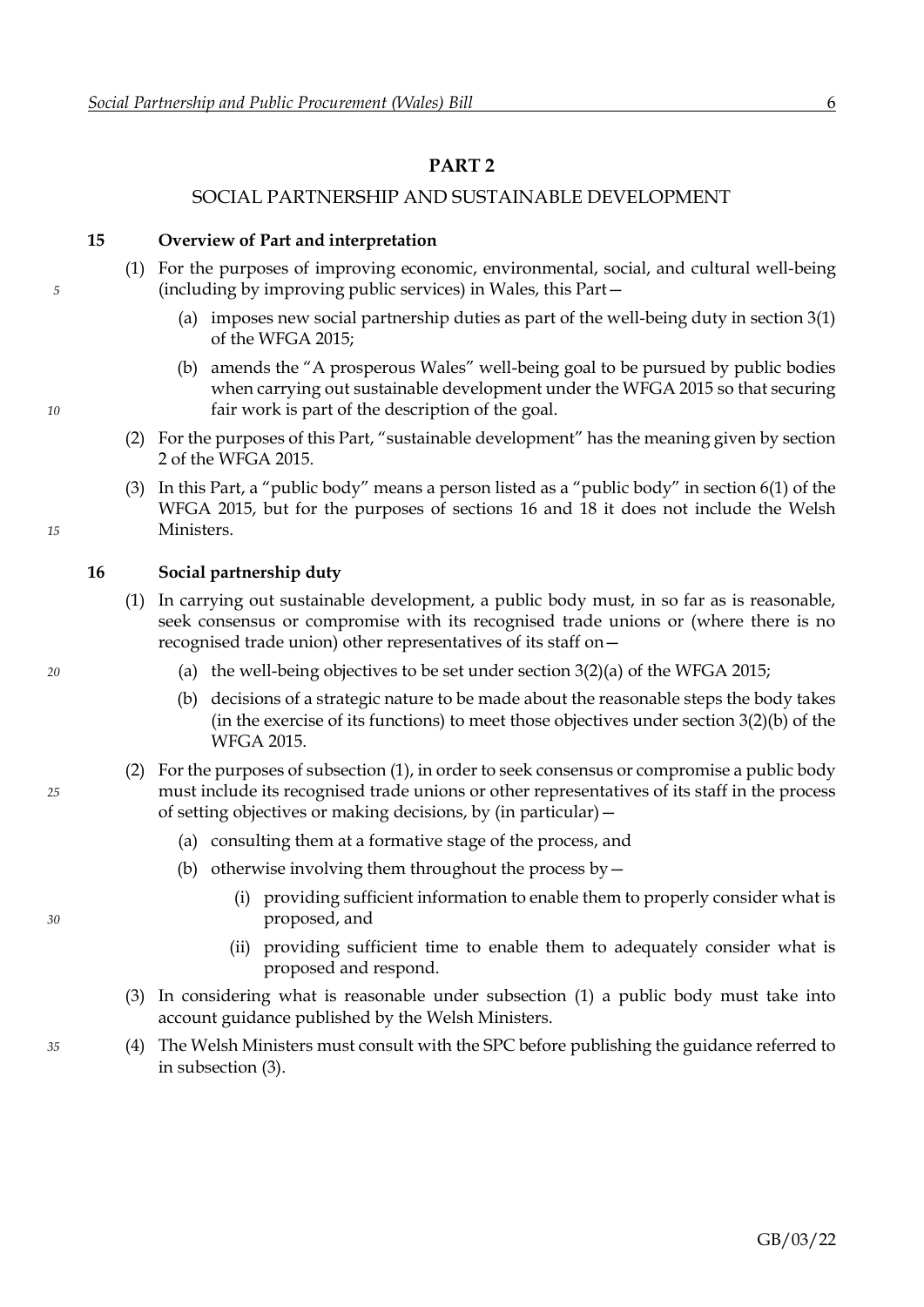#### <span id="page-9-1"></span>**17 Social partnership duty: Welsh Ministers**

When making decisions of a strategic nature about the reasonable steps the Welsh Ministers take (in the exercise of their functions) under section 3(2)(b) of the WFGA 2015 (to meet the objectives set under section 3(2)(a) of the WFGA 2015), the Welsh Ministers *5* must consult with the SPC.

#### **18 Social partnership reports**

- (1) A public body must prepare, in respect of each financial year, a report of what it has done to comply with the duty imposed under section [16.](#page-8-1)
- (2) The report must be agreed with the public body's recognised trade unions or (where there *10* is no recognised trade union) other representatives of its staff, or contain a statement explaining why it was not agreed.
	- (3) The public body must publish the report, and submit it to the SPC, as soon as reasonably practicable after the end of the financial year.

#### **19 Social partnership reports: Welsh Ministers**

- *15* (1) The Welsh Ministers must prepare, in respect of each financial year, a report of what they have done to comply with the duty imposed under section [17.](#page-9-1)
	- (2) The report must be agreed with the SPC or contain a statement explaining why it was not agreed.
- (3) The Welsh Ministers must, as soon as reasonably practicable after the end of the financial *20* year—
	- (a) publish the report, and submit it to the SPC;
	- (b) lay the report before the Senedd.

#### **20 Fair work**

In section 4 (well-being goals) of the WFGA 2015, in Table 1, in the description of the "A *25* prosperous Wales" goal, for "decent work" substitute "fair work".

#### <span id="page-9-0"></span>**PART 3**

#### SOCIALLY RESPONSIBLE PUBLIC PROCUREMENT

#### **CHAPTER 1**

#### INTRODUCTION

#### *30 Key concepts*

## **21 Public contracts**

(1) In this Part, a "public contract" means a contract between one or more economic operators and one or more contracting authorities; and having as its object the execution of works, the supply of products or the provision of services.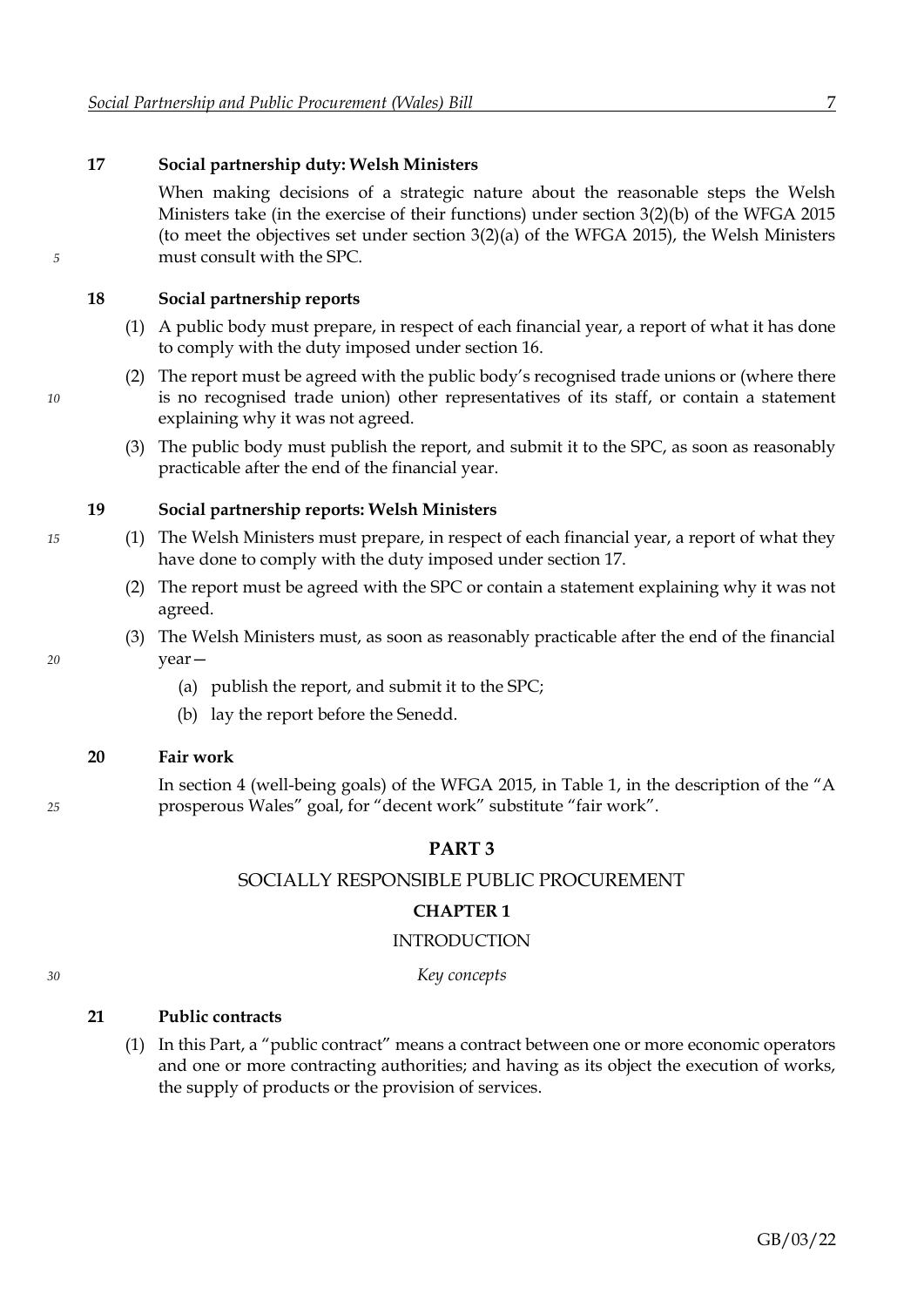<span id="page-10-2"></span>(2) For the purposes of this Part, a framework agreement is treated as a public contract (and references to "public contract" are to be construed accordingly).

#### **22 Contracting authorities**

- (1) In this Part, a "contracting authority" means a body, office-holder or other person listed in *5* Schedule [1.](#page-26-0)
	- (2) But the Welsh Ministers are not a contracting authority for the purposes of sections [29, 30,](#page-14-0) [35,](#page-17-0) [36](#page-18-0) and [41.](#page-21-0)
	- (3) In this Part, a contracting authority's area is the area by reference to which the authority primarily exercises its functions, disregarding any areas outside Wales.
- <span id="page-10-4"></span>*10* (4) The Welsh Ministers may by regulations amend this section, and Schedule [1,](#page-26-0) so as to modify the meaning of a contracting authority.

#### **23 Public procurement**

For the purposes of this Part, references to "public procurement" are to a contracting authority—

- *15* (a) designing and carrying out any procedure preceding the award of a public contract including, in particular, seeking bids and selecting economic operators;
	- (b) drafting, negotiating and awarding a public contract;
	- (c) managing a public contract after it has been awarded;

and references to "procurement" are to be construed accordingly.

#### *20* **CHAPTER 2**

#### SOCIALLY RESPONSIBLE PROCUREMENT DUTY

*The socially responsible procurement duty*

<span id="page-10-0"></span>**24 Socially responsible procurement duty**

- (1) A contracting authority must seek to improve the economic, social, environmental and *25* cultural well-being of its area by carrying out public procurement in a socially responsible way.
- <span id="page-10-1"></span>(2) A contracting authority carries out public procurement in a socially responsible way by taking action, in accordance with the sustainable development principle, aimed at contributing to the achievement of the well-being goals listed in section 4 of the WFGA *30* 2015 (referred to for the purposes of this Part as the "socially responsible procurement goals").
	- (3) A contracting authority must set and publish objectives ("socially responsible procurement objectives") designed to maximise its contribution to achieving the socially responsible procurement goals.
- <span id="page-10-5"></span><span id="page-10-3"></span>*35* (4) Schedule [2](#page-27-0) makes provision about revising and reviewing socially responsible procurement objectives.
	- (5) In taking action aimed at contributing to the achievement of the socially responsible procurement goals, a contracting authority must—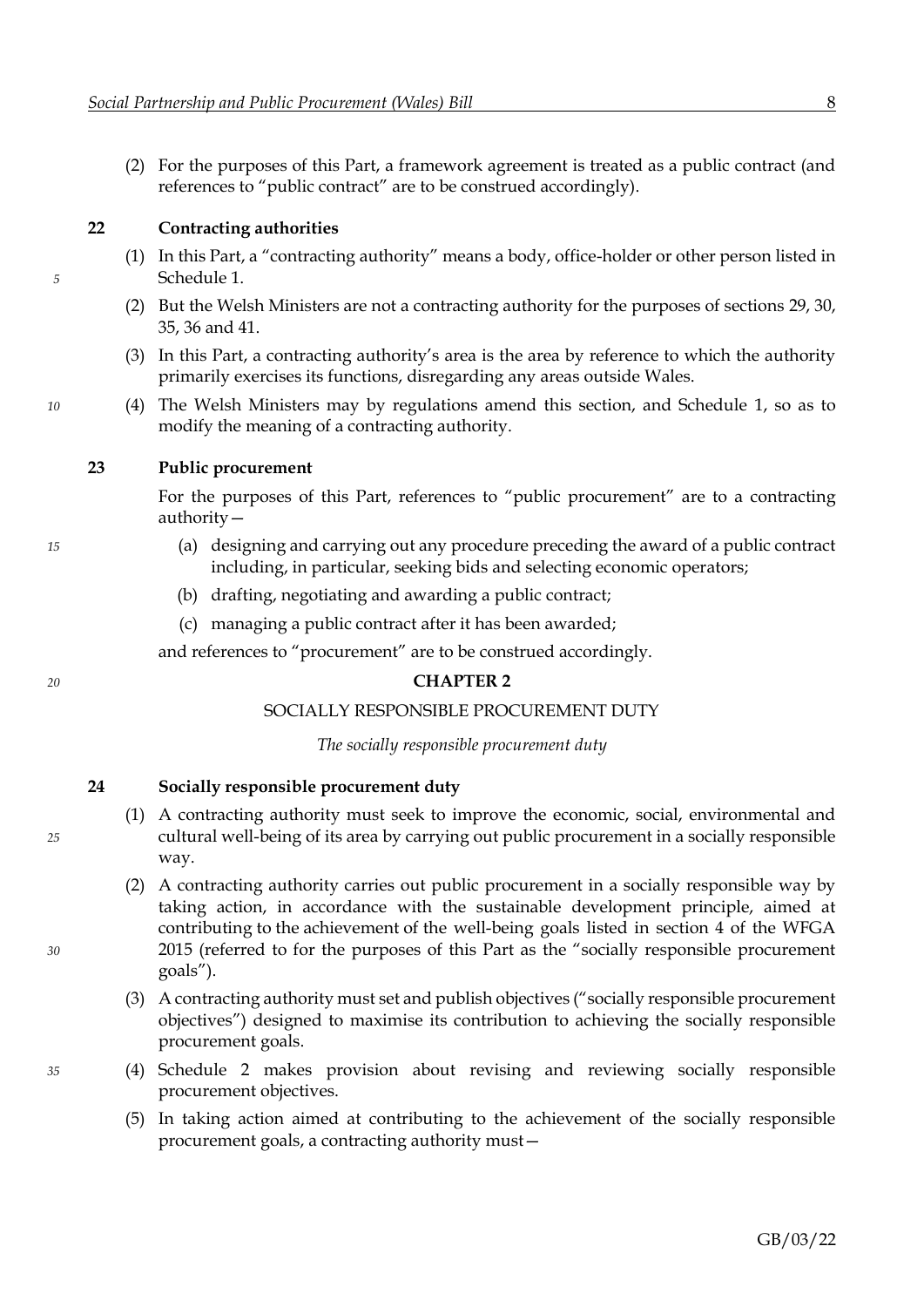- <span id="page-11-0"></span>(a) take all reasonable steps to meet its socially responsible procurement objectives when it carries out public procurement in relation to any prescribed contract;
- <span id="page-11-2"></span><span id="page-11-1"></span>(b) take the particular actions referred to in section [25](#page-11-0) when it carries out public procurement in relation to a major construction contract;
- *5* (c) take the particular actions referred to in section [26](#page-12-0) when it carries out public procurement in relation to an outsourcing services contract.
	- (6) Despite subsection [\(1\),](#page-10-0) a contracting authority must not include provisions in a prescribed contract that—
		- (a) are not proportionate (taking into account the estimated value of the contract);
- *10* (b) would conflict with any other enactment or rule of law relating to public procurement.
	- (7) For the purposes of subsection [\(2\)](#page-10-1), "the sustainable development principle" has the meaning given by section 5 of the WFGA 2015.
	- (8) In this Part, a "prescribed contract" means—
- <span id="page-11-8"></span>*15* (a) a major construction contract (see section [25\)](#page-11-0),
	- (b) an outsourcing services contract (see section [26\)](#page-12-0), and
	- (c) any other public contract of a description prescribed by the Welsh Ministers by regulations.

#### <span id="page-11-9"></span><span id="page-11-3"></span>**25 Socially responsible procurement duty: major construction contracts**

- *20* (1) The particular actions mentioned in section [24](#page-10-2)[\(5\)](#page-10-3)[\(b\)](#page-11-1) are—
	- (a) having regard to model social public works clauses published by the Welsh Ministers under section [27;](#page-12-0)
- <span id="page-11-4"></span>(b) in designing and carrying out procedures preceding the award of the major construction contract, considering whether the contract should include social public *25* works clauses;
	- (c) in negotiating and awarding the contract, taking all reasonable steps—
		- (i) to include any social public works clauses it considers should be included;
		- (ii) to ensure that clauses included in the contract can be implemented;
- (d) in managing the contract, taking all reasonable steps to ensure that any social public *30* works clauses included in the contract are implemented;

<span id="page-11-7"></span><span id="page-11-6"></span>(see sections [27](#page-12-0) to [31](#page-16-0) for further provision about the meaning of "social public works clauses" and their application to major construction contracts).

- (2) In this Part, a "major construction contract" is a public contract with an estimated value equal to or greater than  $£2,000,000$ , which is  $-$
- *35* (a) a public works contract,
	- (b) a works contract, or
- 
- <span id="page-11-5"></span>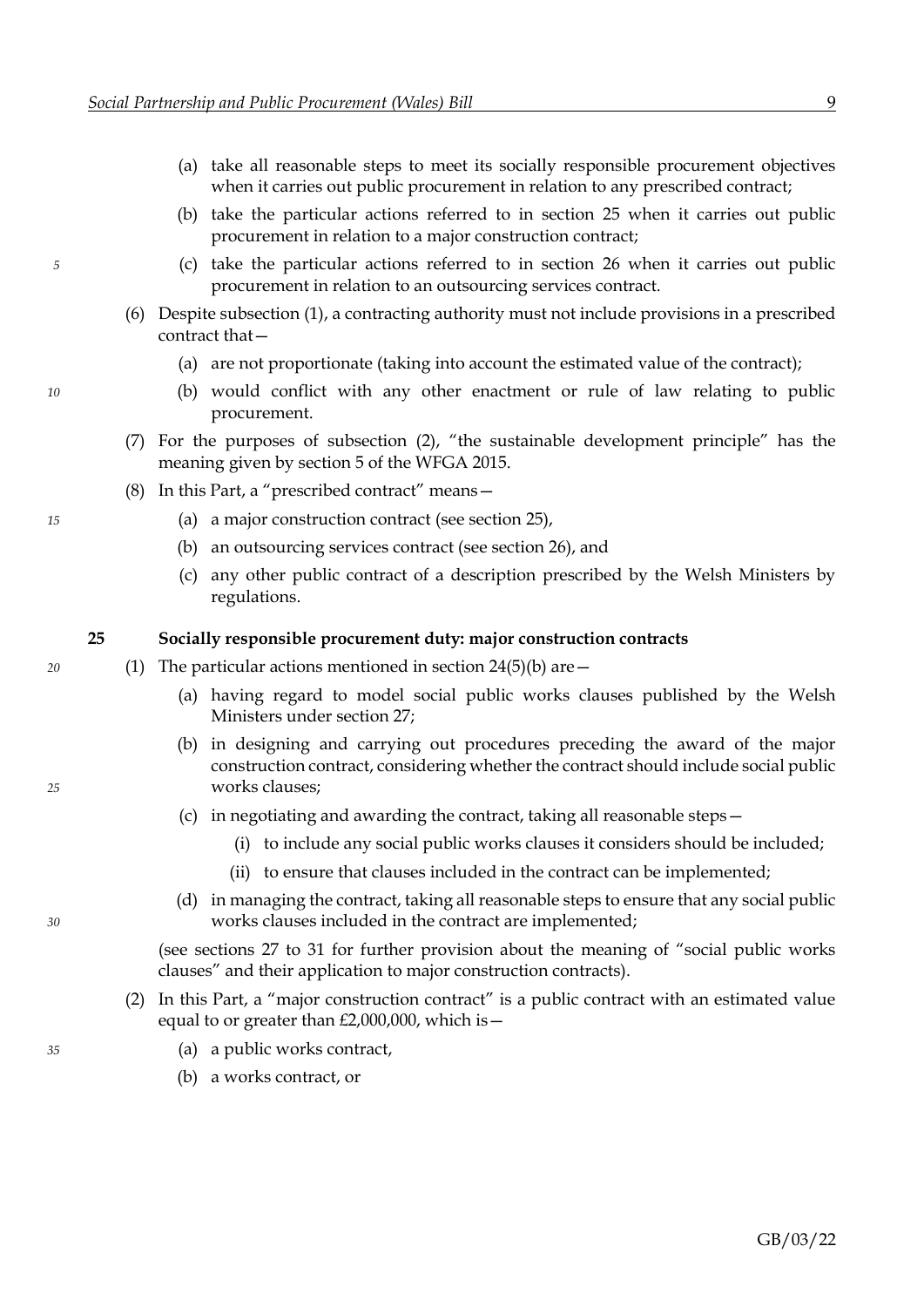- (c) a works concession contract.
- <span id="page-12-7"></span><span id="page-12-0"></span>(3) The Welsh Ministers may by regulations amend this section to modify the meaning of a major construction contract.

#### <span id="page-12-2"></span>**26 Socially responsible procurement duty: outsourcing services contracts**

- *5* (1) The particular actions mentioned in section [24](#page-10-2)[\(5\)](#page-10-3)[\(c\)](#page-11-2) are—
	- (a) having regard to the public services outsourcing and workforce code published by the Welsh Ministers under section [32;](#page-16-0)
- <span id="page-12-4"></span><span id="page-12-3"></span>(b) in designing and carrying out procedures preceding the award of the outsourcing services contract, considering whether the contract should include social public *10* workforce clauses;
	- (c) in negotiating and awarding the contract, taking all reasonable steps—
		- (i) to include any social public workforce clauses it considers should be included;
		- (ii) to ensure that clauses included in the contract can be implemented;
- *15* (d) in managing the contract, taking all reasonable steps to ensure that any social public workforce clauses included in the contract are implemented;

<span id="page-12-8"></span><span id="page-12-6"></span><span id="page-12-5"></span>(see sections [32](#page-16-0) to [37](#page-19-0) for further provision about the public services outsourcing and workforce code, the meaning of "social public workforce clauses" and their application to outsourcing services contracts).

- *20* (2) In this Part, "an outsourcing services contract" means a contract under which—
	- (a) a requirement to provide a public service provided by, or previously provided by, a contracting authority is transferred to another person, or
	- (b) another person agrees to undertake any other function undertaken by, or previously undertaken by, a contracting authority;
- *25* and "outsourced" is to be construed accordingly.

*Social public works clauses*

#### **27 Social public works clauses in major construction contracts**

- <span id="page-12-1"></span>(1) The Welsh Ministers must publish model clauses for major construction contracts ("social public works clauses") designed to bring about the improvements to economic, social, *30* environmental and cultural well-being listed under each category in the Table in subsection [\(2\).](#page-12-1)
	- (2) The categories and improvements are—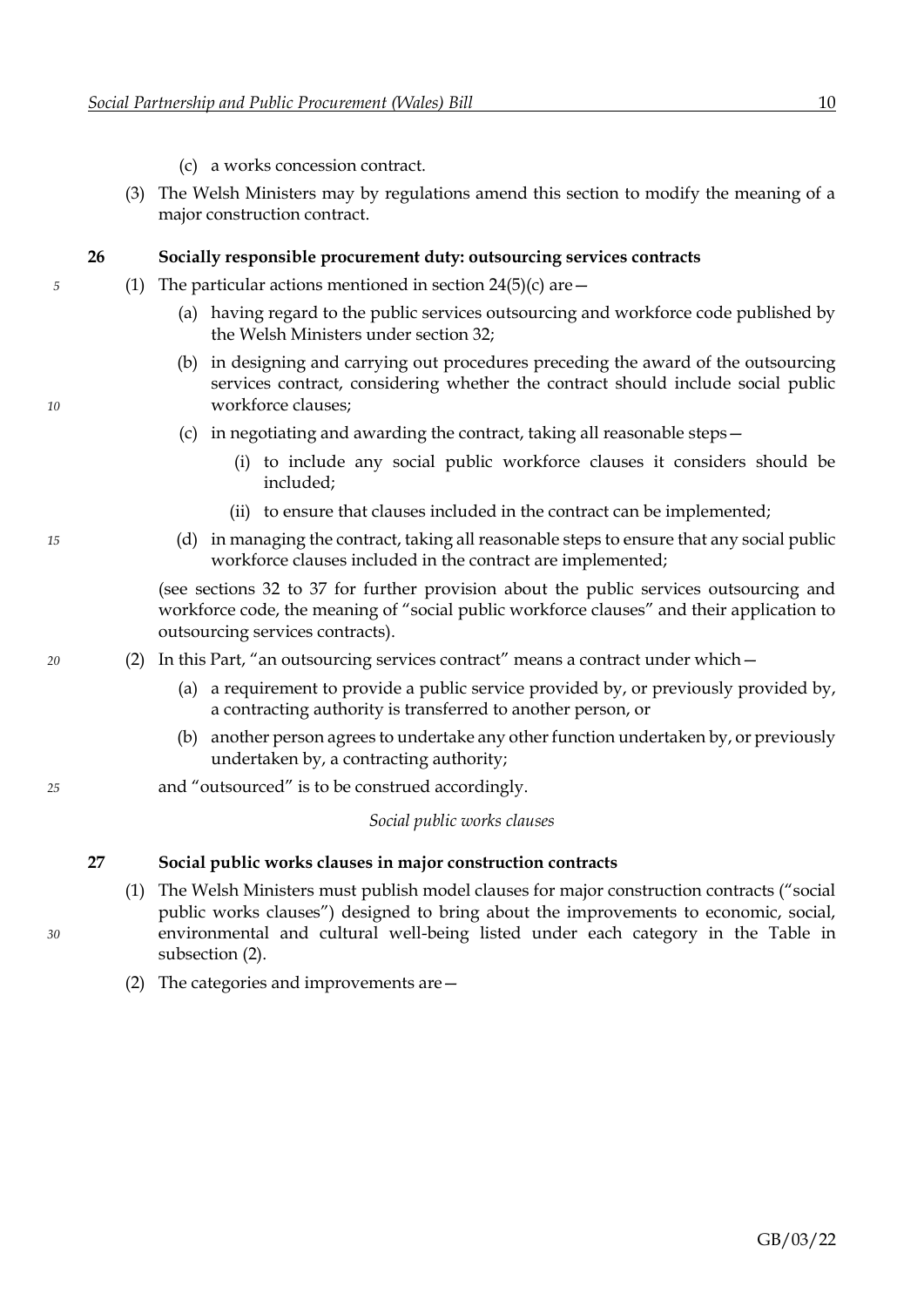<span id="page-13-1"></span>

|    | Category        | Improvements                                                                                                                                                                                                                                        |
|----|-----------------|-----------------------------------------------------------------------------------------------------------------------------------------------------------------------------------------------------------------------------------------------------|
|    | Payments        | Ensuring and enforcing prompt payments.                                                                                                                                                                                                             |
| 5  | Employment      | Providing employment opportunities<br>to<br>younger people, older people, the long term<br>unemployed, people with disabilities or people<br>who are otherwise disadvantaged.                                                                       |
| 10 | Compliance      | Ensuring compliance with legal obligations in<br>relation to employment rights (including the<br>minimum and living wage), health and safety,<br>and trade union representation.                                                                    |
|    | Training        | Providing appropriate training for workers.                                                                                                                                                                                                         |
| 15 | Sub-contracting | Providing opportunities to small and medium<br>sized enterprises and voluntary organisations<br>to execute works, supply products or provide<br>services.                                                                                           |
| 20 | Environment     | Requiring sustainable management of natural<br>resources, use of sustainable materials,<br>resilience to the impact of climate change,<br>reduction of greenhouse gas emissions, and<br>enhancement of the natural environment and<br>biodiversity. |

TABLE

(3) A reference in this Part to a contracting authority including social public works clauses in major construction contracts—

- *25* (a) is a reference to all of the model contract clauses published in respect of each of the improvements under the categories in subsection [\(2\),](#page-12-1) and
	- (b) means incorporating clauses that have the same or substantially the same effect as the published model contract clauses.

#### **28 Social public works clauses in subcontracts**

- *30* (1) Subsection [\(2\)](#page-13-0) applies if a contracting authority intends to include social public works clauses in a major construction contract it agrees with an economic operator (a "contractor") (the authority having considered whether to do so in accordance with section  $25(1)(b)$  $25(1)(b)$  $25(1)(b)$ ).
- <span id="page-13-0"></span>(2) The authority must take all reasonable steps to ensure that the obligations in the social *35* public works clauses are implemented where the contractor enters into a subcontract with any other economic operator (a "subcontractor").
	- (3) Examples of the reasonable steps that could be taken under subsection [\(2\)](#page-13-0) include—
		- (a) ensuring that social public works clauses having the same or substantially the same effect as those in the major construction contract are included in any subcontract—
- *40* (i) the contractor enters into with a subcontractor, and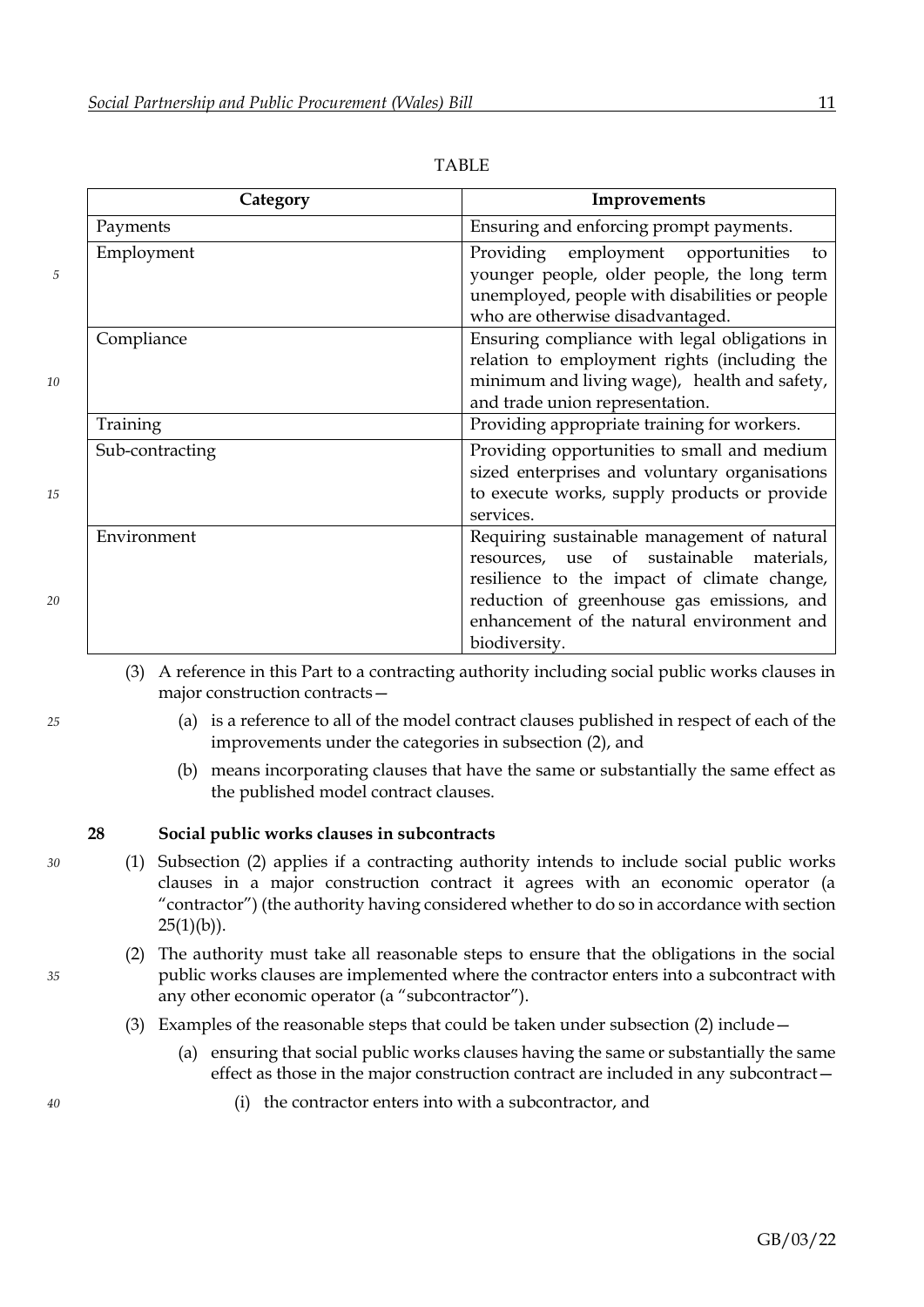- (ii) the subcontractor enters into with a subsequent subcontractor (and so on);
- (b) ensuring that the contracting authority can enforce the obligations in social public works clauses under the major construction contract or under a subcontract;
- <span id="page-14-0"></span>(c) requiring the contractor to obtain the contracting authority's consent before *5* entering into a subcontract, with consent being made conditional upon social public works clauses having the same or substantially the same effect as those included in the major construction contract being included in any subcontract;
- (d) requiring the contractor to inform the contracting authority if it intends to enter into a subcontract which does not include social public works clauses having the same *10* or substantially the same effect are those included in the major construction contract;
	- (e) requiring the contractor to monitor the extent any obligations in social public works clauses are implemented where the contractor has entered into a subcontract with any other economic operator.

#### *15* **29 Social public works clauses: notifying the Welsh Ministers**

- <span id="page-14-1"></span>(1) A contracting authority must notify the Welsh Ministers if, in relation to a major construction contract—
	- (a) the authority does not intend to include social public works clauses in the contract (despite having considered whether to do so in accordance with section  $25(1)(b)$  $25(1)(b)$  $25(1)(b)$ );
- *20* (b) social public works clauses are not included in the contract (despite the authority having taken all reasonable steps in accordance with section  $25(1)(c)(i)$  $25(1)(c)(i)$  $25(1)(c)(i)$  $25(1)(c)(i)$ ;
	- (c) there is no process in place for ensuring that obligations in social public works clauses are implemented (despite the authority having taken all reasonable steps in accordance with section  $25(1)(c)(ii)$  $25(1)(c)(ii)$  $25(1)(c)(ii)$  $25(1)(c)(ii)$ ;
- *25* (d) there is no process in place for ensuring that obligations in social public works clauses are implemented where the contract is subcontracted (despite the authority having taken all reasonable steps in accordance with section [28](#page-13-1)[\(2\)\)](#page-13-0).
	- (2) A notification under subsection [\(1\)](#page-14-1) must be made as soon as reasonably practicable and give the authority's reasons.

#### *30* **30 Social public works clauses: Welsh Ministers' response**

- <span id="page-14-2"></span>(1) Where the Welsh Ministers receive a notification from a contracting authority under section [29](#page-14-0)[\(1\),](#page-14-1) they must—
	- (a) publish a summary of the notification, and
	- (b) consider whether they are satisfied with the reasons given in it.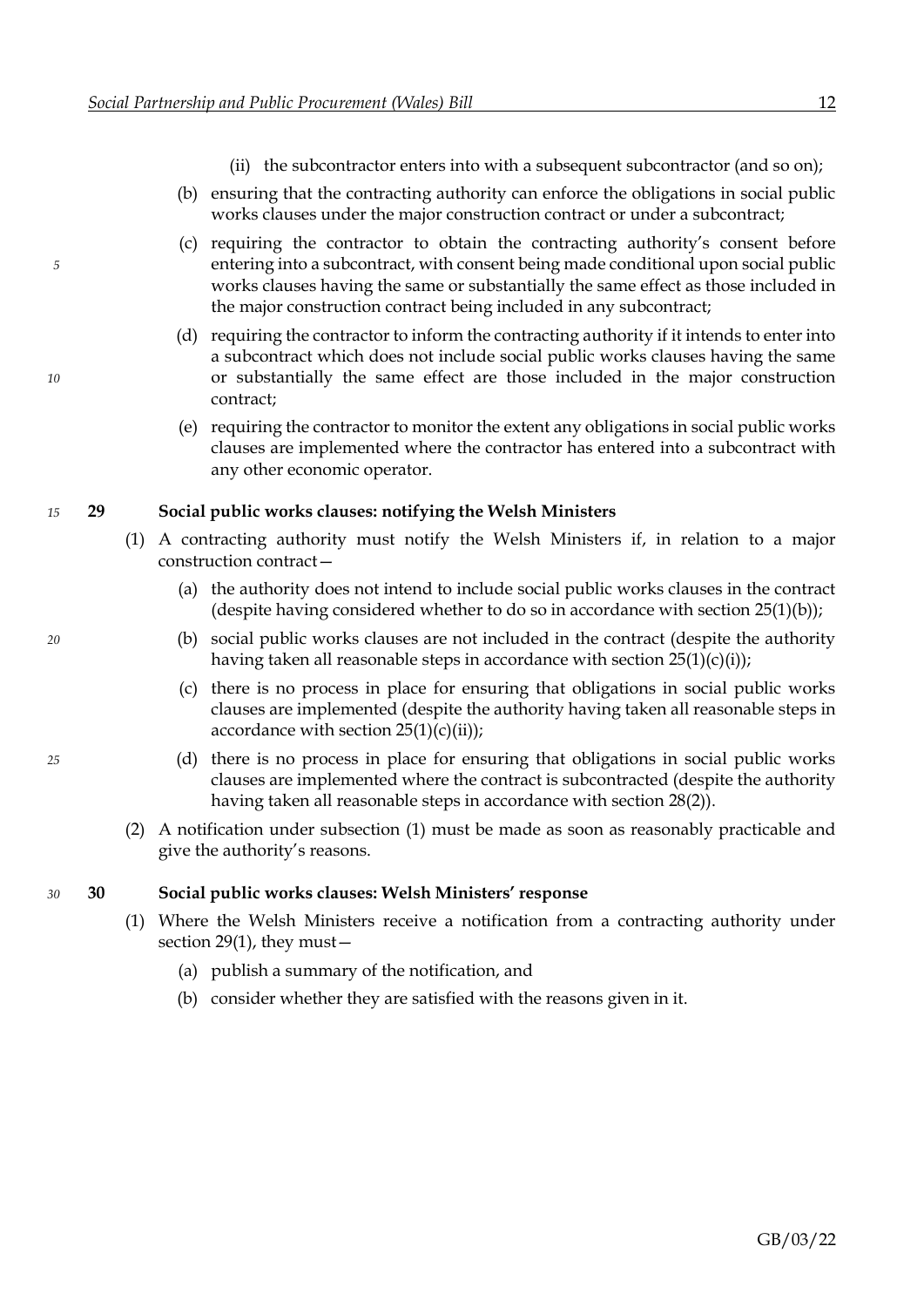- <span id="page-15-4"></span><span id="page-15-2"></span><span id="page-15-0"></span>(2) In considering whether they are satisfied with the reasons, the Welsh Ministers may  $-$ 
	- (a) consult the authority;
- (b) by notice require the authority to provide any documents or other information as the Welsh Ministers may require for the purposes of subsection [\(1\)](#page-14-2) in such form or *5* manner as may be specified in the notice;
	- (c) provide the SPC public procurement subgroup (see section [9\)](#page-5-2) with a copy of the notification under section [29](#page-14-0)[\(1\)](#page-14-1) and any documents or other information received under paragraph [\(b\);](#page-15-2)
	- (d) consult the SPC public procurement subgroup.
- <span id="page-15-3"></span><span id="page-15-1"></span>*10* (3) If, following consideration under subsection [\(1\),](#page-14-2) the Welsh Ministers are satisfied, they must publish a summary of their reasons for being satisfied.
	- (4) If, following consideration under subsection [\(1\),](#page-14-2) the Welsh Ministers are not satisfied, they may direct the contracting authority to take all reasonable steps to—
		- (a) include social public works clauses in the major construction contract,
- *15* (b) put processes in place for ensuring that obligations in social public works clauses are implemented, or
	- (c) put processes in place for ensuring that obligations in social public works clauses are implemented where the contract is subcontracted.
	- (5) Where the Welsh Ministers give a direction under subsection [\(4\),](#page-15-3) they must—
- *20* (a) inform the SPC public procurement subgroup that they have given the direction, and
	- (b) publish the direction.
	- (6) Where the Welsh Ministers do not give a direction under subsection [\(4\)](#page-15-3) despite not being satisfied, they must—
- *25* (a) inform the SPC public procurement subgroup that they have not given a direction, and
	- (b) publish a summary of  $-$ 
		- (i) their reasons for not being satisfied, and
		- (ii) their reasons for not giving a direction despite not being satisfied.
- *30* (7) The Welsh Ministers must take any action taken under subsections [\(2\)](#page-15-0)[\(a\)](#page-15-4) or [\(b\)](#page-15-2) as soon as reasonably practicable.
	- (8) A contracting authority must provide any documents or other information it is required to provide under subsection [\(2\)](#page-15-0)[\(b\)](#page-15-2) as soon as reasonably practicable.
- (9) Nothing in this section requires the Welsh Ministers to publish information which, *35* following consultation with the appropriate contracting authority, the Welsh Ministers consider would be exempt from disclosure were it to be subject to a request for information under the Freedom of Information Act 2000 (c. 36).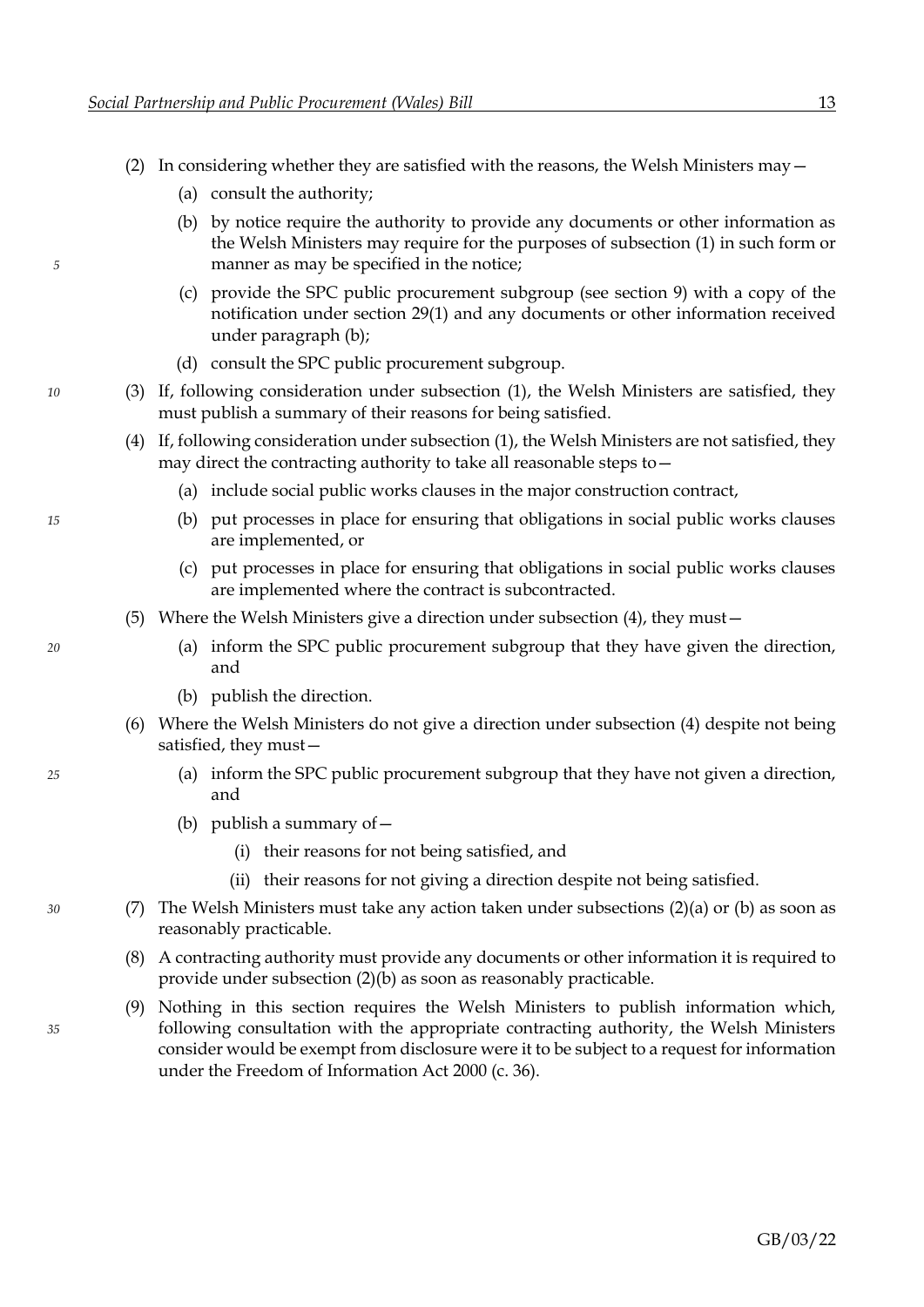#### <span id="page-16-0"></span>**31 Social public works clauses: Welsh Ministers' contracts**

- <span id="page-16-1"></span>(1) The Welsh Ministers must publish a statement if, in relation to a major construction contract—
- (a) they do not intend to include social public works clauses in the contract (despite *5* having considered whether to do so in accordance with section [25](#page-11-0)[\(1\)](#page-11-3)[\(b\)\)](#page-11-4);
	- (b) social public works clauses are not included in the contract (despite having taken all reasonable steps in accordance with section  $25(1)(c)(i)$  $25(1)(c)(i)$  $25(1)(c)(i)$  $25(1)(c)(i)$ ;
- (c) there is no process in place for ensuring that obligations in social public works clauses are implemented (despite having taken all reasonable steps in accordance *10* with section [25](#page-11-0)[\(1\)](#page-11-3)[\(c\)](#page-11-5)[\(ii\)\)](#page-11-7);
	- (d) there is no process in place for ensuring that obligations in social public works clauses are implemented where the contract is subcontracted (despite having taken all reasonable steps in accordance with section [28](#page-13-1)[\(2\)\)](#page-13-0).
- (2) A statement made under subsection [\(1\)](#page-16-1) must be made as soon as reasonably practicable *15* and give the Welsh Ministers' reasons.

*Social public workforce clauses and code of practice on outsourcing public services*

#### <span id="page-16-4"></span>**32 Public services outsourcing and workforce code**

- (1) For the purposes of maintaining or improving the quality of public services or other functions outsourced by contracting authorities, the Welsh Ministers must publish a code *20* of practice (the "public services outsourcing and workforce code") about employment and pensions matters related to outsourcing services contracts.
	- (2) The Welsh Ministers may revise the code and must publish the revised code.
	- (3) The Welsh Ministers must lay a copy of the code and any revision before the Senedd.

#### <span id="page-16-2"></span>**33 Social public workforce clauses in outsourcing services contracts**

- *25* The public services outsourcing and workforce code must include model contract clauses ("social public workforce clauses"), which in particular—
- (a) are designed to ensure that members of staff employed by contracting authorities in providing services, or undertaking functions, to be outsourced will, if they wish, become employed by the person providing those services, or undertaking those *30* functions, when they are outsourced ("transferring staff");
	- (b) are designed to protect the terms and conditions and pensions arrangements of transferring staff;
- <span id="page-16-3"></span>(c) are designed to ensure that the terms and conditions of other members of staff employed by the person providing the services, or undertaking the functions, who *35* are involved in providing those services, or undertaking those functions, are no less favourable overall than those of transferring staff, and that the pensions arrangements of those other members of staff are reasonable;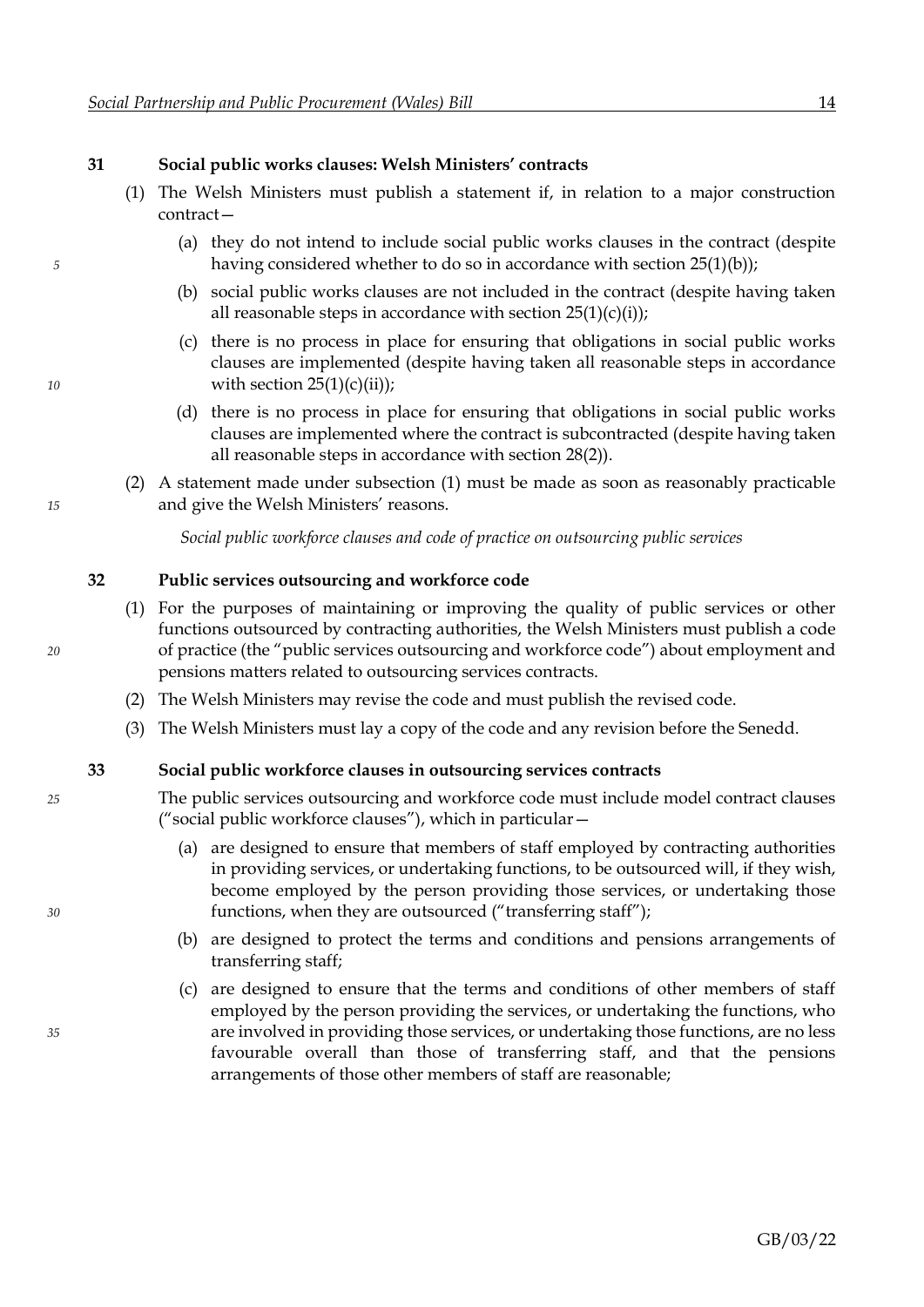(d) make provision supplementary to the matters referred to in paragraphs [\(a\)](#page-16-2) to [\(c\).](#page-16-3)

#### <span id="page-17-0"></span>**34 Social public workforce clauses in subcontracts**

- <span id="page-17-1"></span>(1) Subsection [\(2\)](#page-17-1) applies if a contracting authority intends to include social public workforce clauses in an outsourcing services contract it agrees with an economic operator (a *5* "contractor") (the authority having considered whether to do so in accordance with section  $26(1)(b)$  $26(1)(b)$  $26(1)(b)$ ).
	- (2) The authority must take all reasonable steps to ensure that the obligations in the social public workforce clauses are implemented where the contractor enters into a subcontract with any other economic operator (a "subcontractor").
- *10* (3) Examples of the reasonable steps that could be taken under subsection [\(2\)](#page-17-1) include—
	- (a) ensuring that social public workforce clauses having the same or substantially the same effect as those in the outsourcing services contract are included in any subcontract—
		- (i) the contractor enters into with a subcontractor, and
- *15* (ii) the subcontractor enters into with a subsequent contractor (and so on);
	- (b) ensuring that the contracting authority may enforce the obligations in social public workforce clauses under the outsourcing services contract or under a subcontract;
- (c) requiring the contractor to obtain the contracting authority's consent before entering into a subcontract, with consent being made conditional upon social public *20* workforce clauses having the same or substantially the same effect as those included in the outsourcing services contract being included in any subcontract;
- (d) requiring the contractor to inform the contracting authority if it intends to enter into a subcontract which does not include social public workforce clauses having the same or substantially the same effect as those included in the outsourcing services *25* contract;
	- (e) requiring the contractor to monitor the extent any obligations in social public workforce clauses are implemented where the contractor has entered into a subcontract with any other economic operator.

#### <span id="page-17-2"></span>**35 Social public workforce clauses: notifying the Welsh Ministers**

- *30* (1) A contracting authority must notify the Welsh Ministers if, in relation to an outsourcing services contract—
	- (a) the authority does not intend to include social public workforce clauses in the contract (despite having considered whether to do so in accordance with section  $26(1)(b)$  $26(1)(b)$  $26(1)(b)$ ;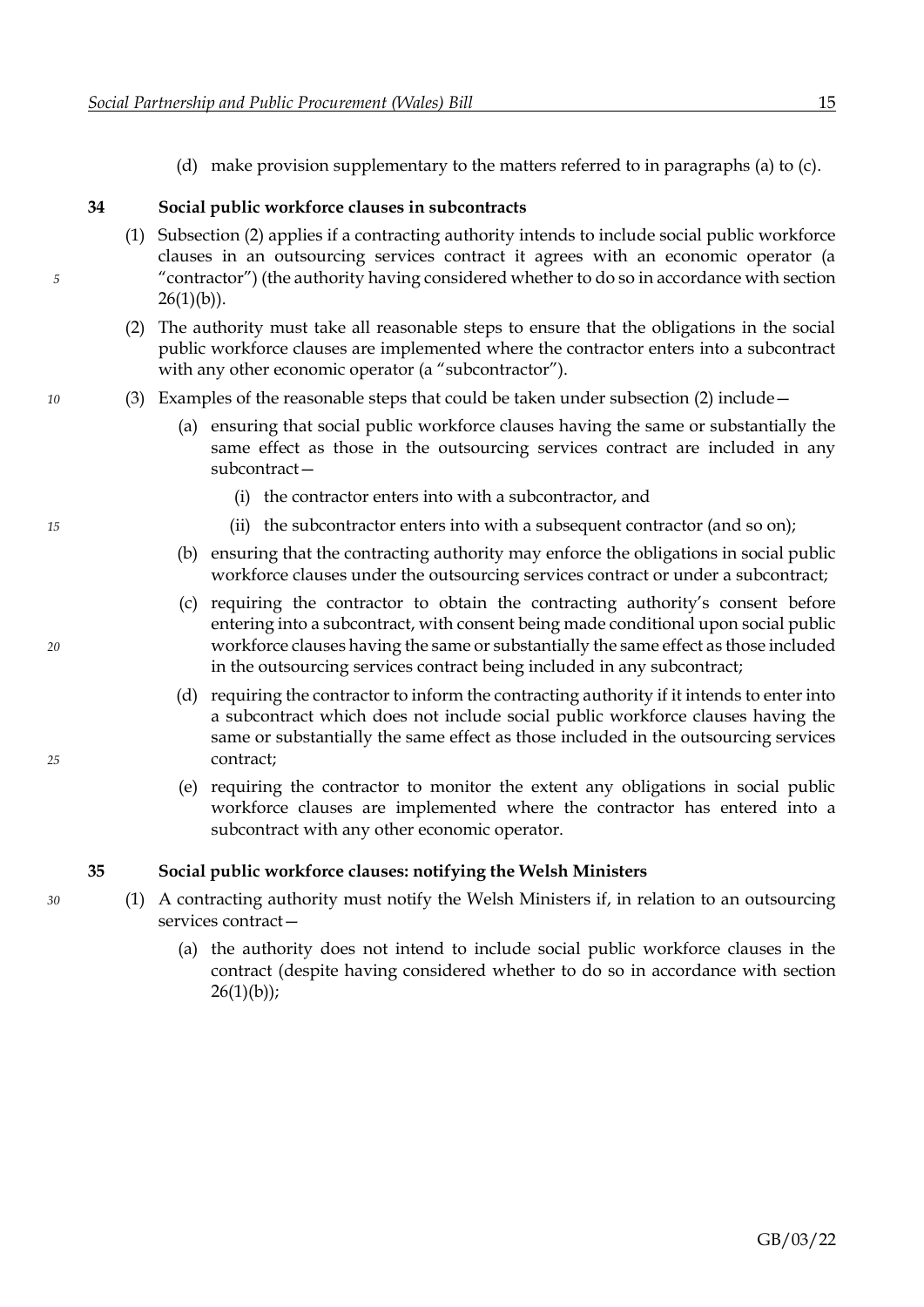- (b) social public workforce clauses are not included in the contract (despite the authority having taken all reasonable steps in accordance with section  $26(1)(c)(i)$  $26(1)(c)(i)$  $26(1)(c)(i)$  $26(1)(c)(i)$ ;
- <span id="page-18-0"></span>(c) there is no process in place for ensuring that obligations in social public workforce clauses are implemented (despite the authority having taken all reasonable steps in *5* accordance with section [26](#page-12-0)[\(1\)](#page-12-2)[\(c\)](#page-12-4)[\(ii\)\)](#page-12-6);
	- (d) there is no process in place for ensuring that obligations in social public workforce clauses are implemented where the contract is subcontracted (despite the authority having taken all reasonable steps in accordance with section [34](#page-17-0)[\(2\)\)](#page-17-1).
- (2) A notification under subsection [\(1\)](#page-17-2) must be made as soon as reasonably practicable and *10* must give the authority's reasons.

#### **36 Social public workforce clauses: Welsh Ministers' response**

- <span id="page-18-6"></span><span id="page-18-3"></span><span id="page-18-1"></span>(1) Where the Welsh Ministers receive a notification under section [35](#page-17-0)[\(1\),](#page-17-2) they must—
	- (a) publish a summary of the notification, and
	- (b) consider whether they are satisfied with the reasons given in the notification.
- <span id="page-18-4"></span>*15* (2) In considering whether they are satisfied with the reasons, the Welsh Ministers may—
	- (a) consult the contracting authority;
	- (b) by notice require the authority to provide any documents or other information as the Welsh Ministers may require for the purposes of subsection [\(1\)](#page-18-3) in such form or manner as may be specified in the notice;
- *20* (c) provide the SPC procurement subgroup with a copy of the notification under section [35](#page-17-0)[\(1\)](#page-17-2) and any documents or other information received under paragraph [\(b\);](#page-18-4)
	- (d) consult the SPC procurement subgroup.
- <span id="page-18-5"></span><span id="page-18-2"></span>(3) If, following consideration under subsection [\(1\),](#page-18-3) the Welsh Ministers are satisfied, they *25* must publish a summary of their reasons for being satisfied.
	- (4) If, following consideration under subsection [\(1\),](#page-18-3) the Welsh Ministers are not satisfied, they may direct the contracting authority to take all reasonable steps to—
		- (a) include social public workforce clauses in the outsourcing services contract,
- (b) put processes in place for ensuring that obligations in social public workforce *30* clauses are implemented, or
	- (c) put processes in place for ensuring that obligations in social public workforce clauses are implemented where the contract is subcontracted.
	- (5) Where the Welsh Ministers give a direction under subsection [\(4\),](#page-18-5) they must—
		- (a) inform the SPC procurement subgroup that they have given the direction, and
- *35* (b) publish the direction.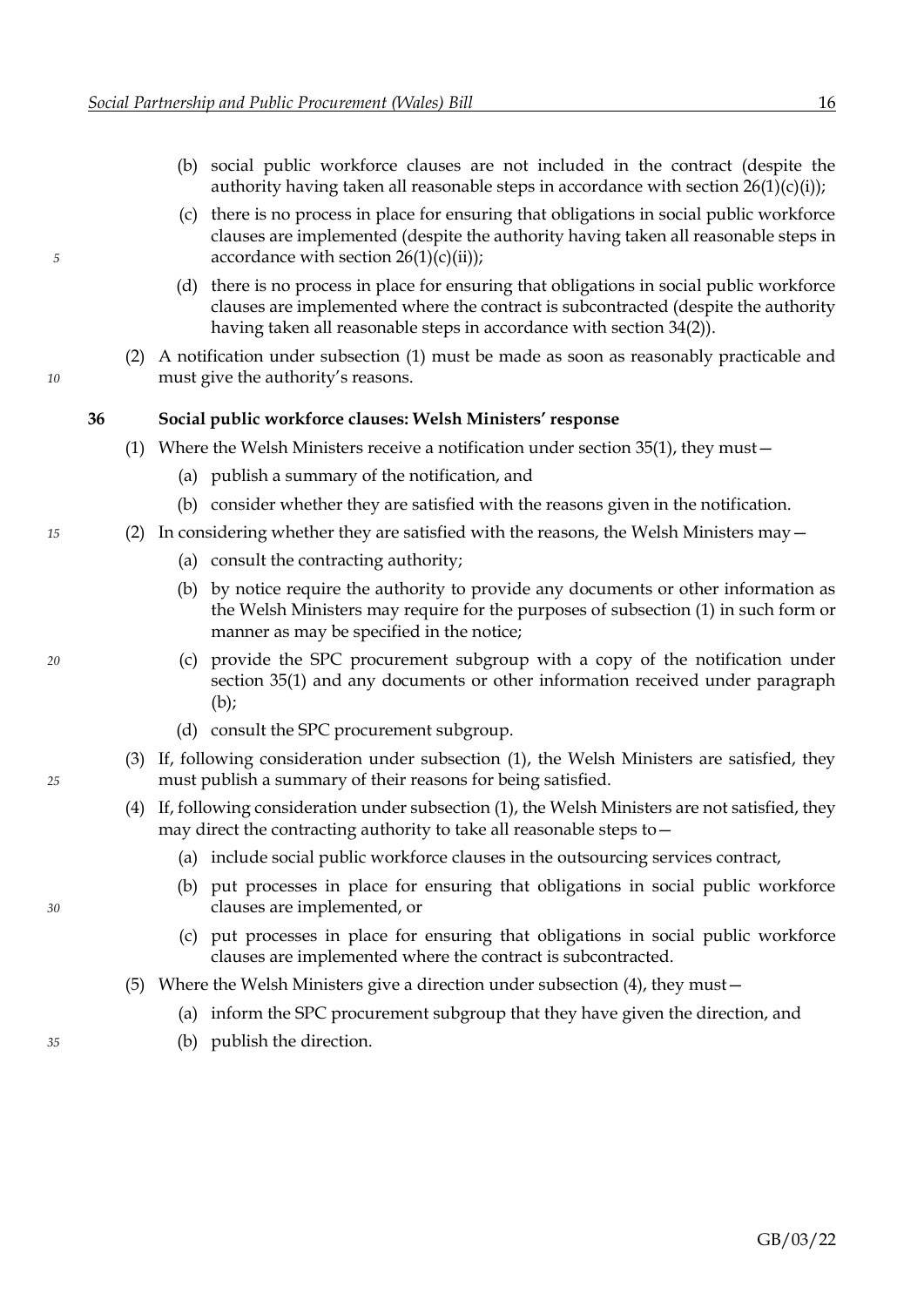- <span id="page-19-0"></span>(6) Where the Welsh Ministers do not give a direction under subsection [\(4\)](#page-18-5) despite not being satisfied, they must—
	- (a) inform the SPC public procurement subgroup that they have not given a direction, and
- *5* (b) publish a summary of—
	- (i) their reasons for not being satisfied, and
	- (ii) their reasons for not giving a direction despite not being satisfied.
	- (7) The Welsh Ministers must take any action taken under subsections  $(2)(a)$  $(2)(a)$  or  $(b)$  as soon as reasonably practicable.
- *10* (8) A contracting authority must provide any documents or other information it is required to provide under subsection [\(2\)](#page-18-1)[\(b\)](#page-18-4) as soon as reasonably practicable.
- (9) Nothing in this section requires the Welsh Ministers to publish information which, following consultation with the appropriate contracting authority, the Welsh Ministers consider would be exempt from disclosure were it to be subject to a request for information *15* under the Freedom of Information Act 2000 (c. 36).

#### **37 Social public workforce clauses: Welsh Ministers' contracts**

- <span id="page-19-1"></span>(1) The Welsh Ministers must publish a statement if, in relation to an outsourcing services contract—
- (a) they do not intend to include social public workforce clauses in the contract (despite *20* having considered whether to do so in accordance with section [26](#page-12-0)[\(1\)](#page-12-2)[\(b\)\)](#page-12-3);
	- (b) social public workforce clauses are not included in the contract (despite having taken all reasonable steps in accordance with section  $26(1)(c)(i)$  $26(1)(c)(i)$  $26(1)(c)(i)$  $26(1)(c)(i)$ ;
- (c) there is no process in place for ensuring that obligations in social public workforce clauses are implemented (despite having taken all reasonable steps in accordance *25* with section [26](#page-12-0)[\(1\)](#page-12-2)[\(c\)](#page-12-4)[\(ii\)\)](#page-12-6);
	- (d) there is no process in place for ensuring that obligations in social public workforce clauses are implemented where the contract is subcontracted (despite having taken all reasonable steps in accordance with section [34](#page-17-0)[\(2\)\)](#page-17-1).
- (2) A statement under subsection [\(1\)](#page-19-1) must be made as soon as reasonably practicable and give *30* the Welsh Ministers' reasons.

#### *Procurement strategies*

#### **38 Procurement strategy**

- <span id="page-19-2"></span>(1) A contracting authority must prepare a strategy (a "procurement strategy") setting out how the authority intends to carry out public procurement.
- *35* (2) A procurement strategy must, in particular—
	- (a) state how the authority intends to ensure that it will carry out public procurement in a socially responsible way in accordance with section [24](#page-10-2)[\(1\);](#page-10-0)
- 
- 
-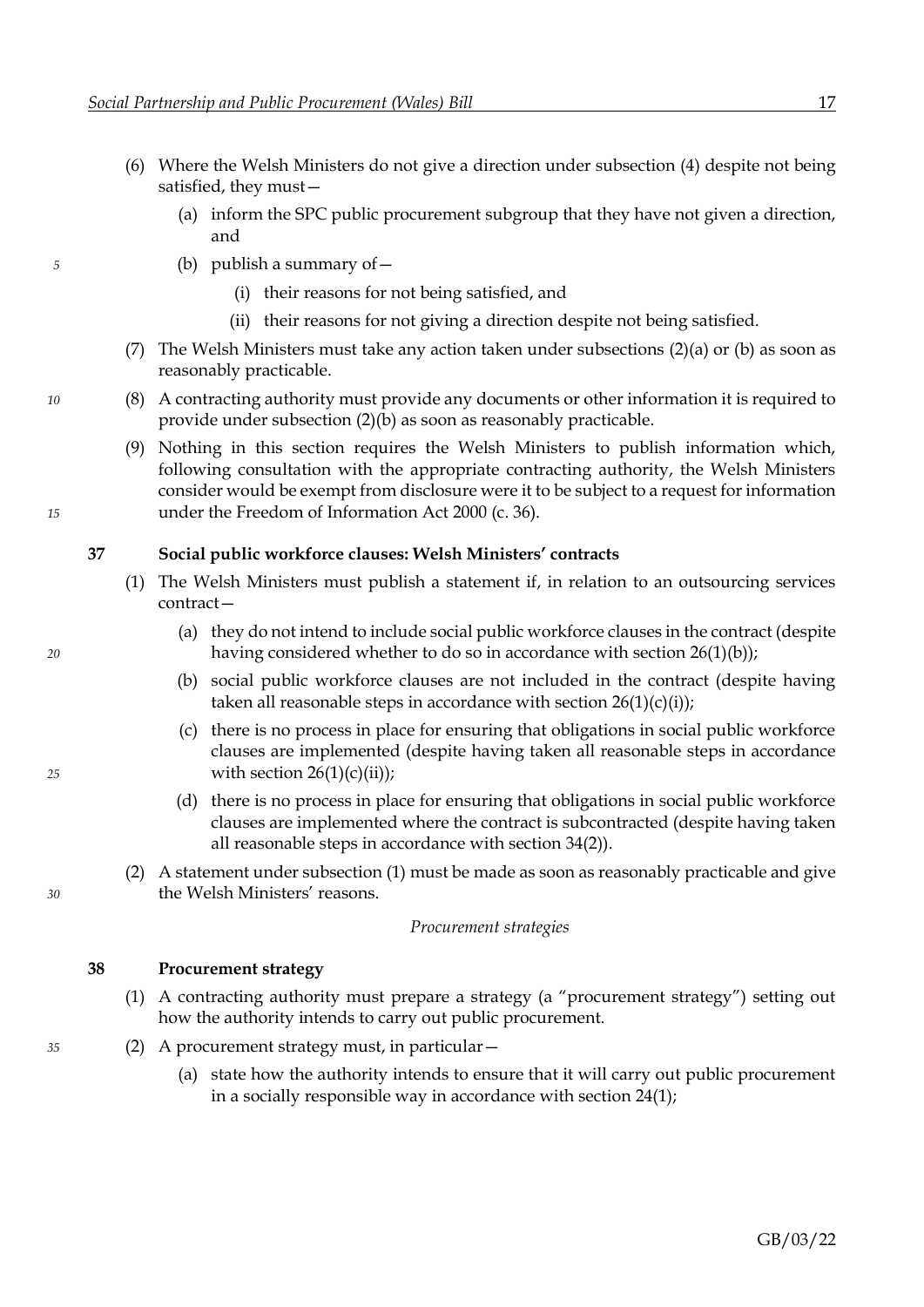- <span id="page-20-0"></span>(b) state how the authority intends to take all reasonable steps to meet its socially responsible procurement objectives when it carries out public procurement in relation to any prescribed contract;
- <span id="page-20-1"></span>(c) state how the authority intends to make payments due under a contract promptly *5* and, unless this is not reasonably practicable, no later than 30 days after an invoice (or similar claim) is submitted.
	- (3) The Welsh Ministers may by regulations amend subsection  $(2)$  -
		- (a) to specify other matters which procurement strategies must address;
		- (b) to reduce the number of days mentioned in subsection  $(2)(c)$ .
- *10* (4) A contracting authority must—
	- (a) review its procurement strategy each financial year,
	- (b) make any revisions that the authority considers appropriate from time to time, and
	- (c) publish the strategy, and any revision, as soon as reasonably practicable after it has been prepared or revised.
- *15* (5) Two or more contracting authorities may fulfil their obligations under this section by preparing a joint procurement strategy.

#### **CHAPTER 3**

#### REPORTING AND ACCOUNTABILITY

#### **39 Annual socially responsible procurement reports**

- *20* (1) A contracting authority that has awarded any prescribed contracts during a financial year must prepare and publish an annual report on its public procurement as soon as reasonably practicable after the end of that year.
	- (2) The report must include—
- (a) a summary of the public procurement exercises during the year that led to the *25* award of a prescribed contract or were intended to lead to the award of such a contract;
	- (b) a review of the extent to which all reasonable steps were taken in those public procurement exercises to meet the authority's socially responsible procurement objectives;
- *30* (c) in so far as the authority considers that further steps could reasonably be taken in future public procurement exercises to meet its socially responsible procurement objectives, a statement of how it intends to take those steps;
	- (d) a summary of the public procurement the authority expects to carry out in the next two financial years;
- *35* (e) other information as may be specified by regulations made by the Welsh Ministers.

#### **40 Contracts register**

(1) A contracting authority must create, maintain and publish a contracts register.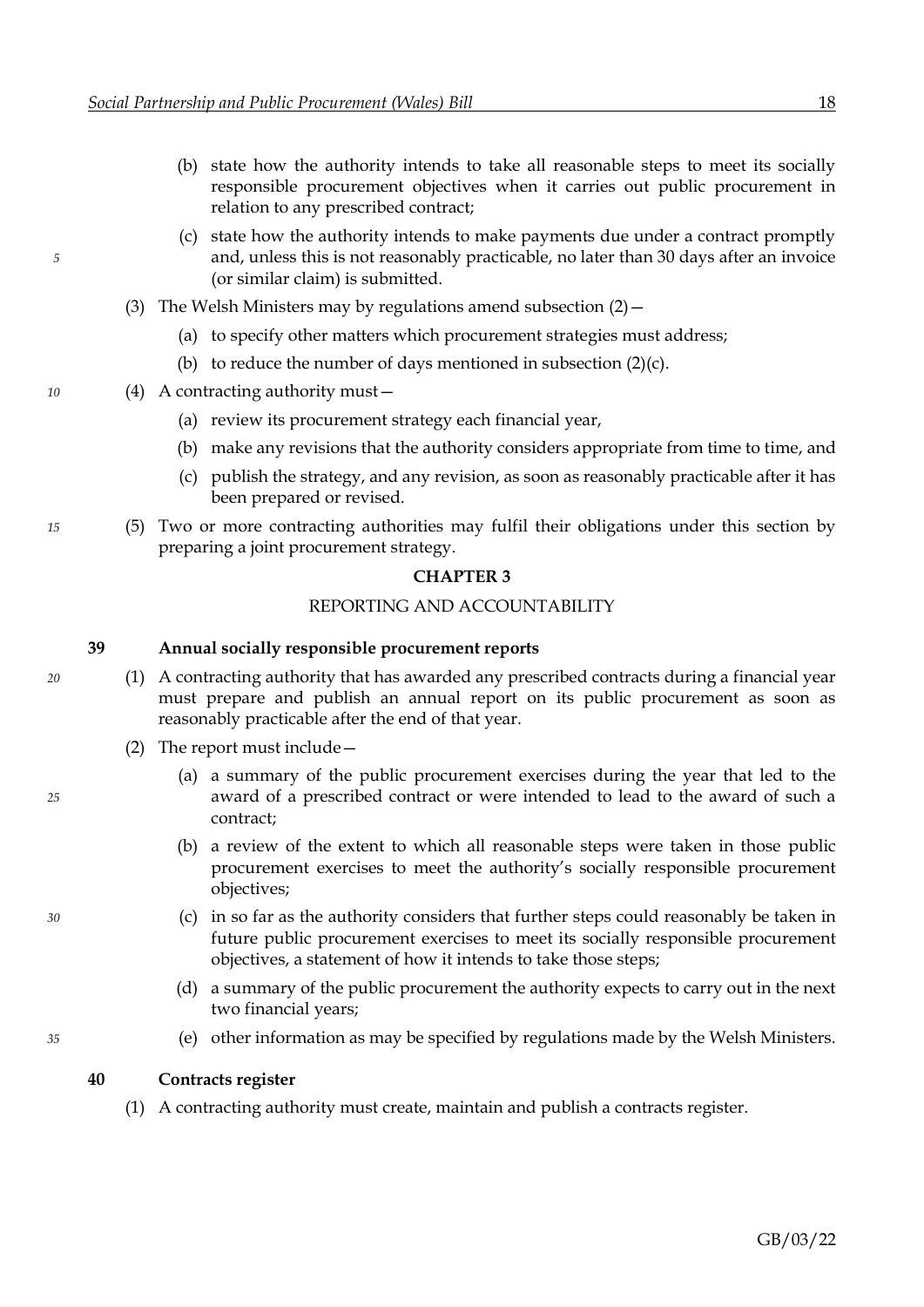- <span id="page-21-0"></span>(2) A contracts register is a register of public contracts entered into by the contracting authority that are of a description prescribed by the Welsh Ministers by regulations ("registrable contracts").
- (3) In relation to each registrable contract, a contracts register must contain the following *5* information—
	- (a) the date of award of the contract;
	- (b) the name of the contractor;
	- (c) the subject matter;
	- (d) the estimated value;
- *10* (e) the start date;
	- (f) the end date provided for in the contract (disregarding any option to extend the contract) or, where there is no date specified, a description of the circumstances in which the contract will end;
	- (g) the duration of any period for which the contract can be extended.
- *15* (4) But an authority may withhold from publication an entry, or part of an entry, in the register if it considers that publishing it would—
	- (a) impede enforcement of the law or otherwise be contrary to the public interest,
	- (b) prejudice the commercial interests of any person, or
	- (c) prejudice fair competition between economic operators.
- *20* (5) An authority may delete an entry in its contracts register only after the contract to which it relates has expired or been terminated.

#### **41 Procurement investigations**

- <span id="page-21-1"></span>(1) The Welsh Ministers may investigate how a contracting authority carries out public procurement.
- *25* (2) An investigation may relate to a specific public procurement exercise carried out by a contracting authority or to its public procurement activities more generally.
	- (3) The Welsh Ministers may, by notice, require a contracting authority to provide such documents or other information as the Welsh Ministers may require for the purposes of an investigation under this section, in such form or manner as may be specified in the notice.
- *30* (4) A contracting authority must—
	- (a) provide reasonable assistance to the Welsh Ministers in relation to an investigation;
	- (b) comply with a notice under subsection [\(3\)](#page-21-1) as soon as reasonably practicable.
	- (5) After completing the investigation, the Welsh Ministers may—
		- (a) make recommendations to the contracting authority;
- *35* (b) publish a report of the results of the investigation;
	- (c) lay a copy of any report published before the Senedd.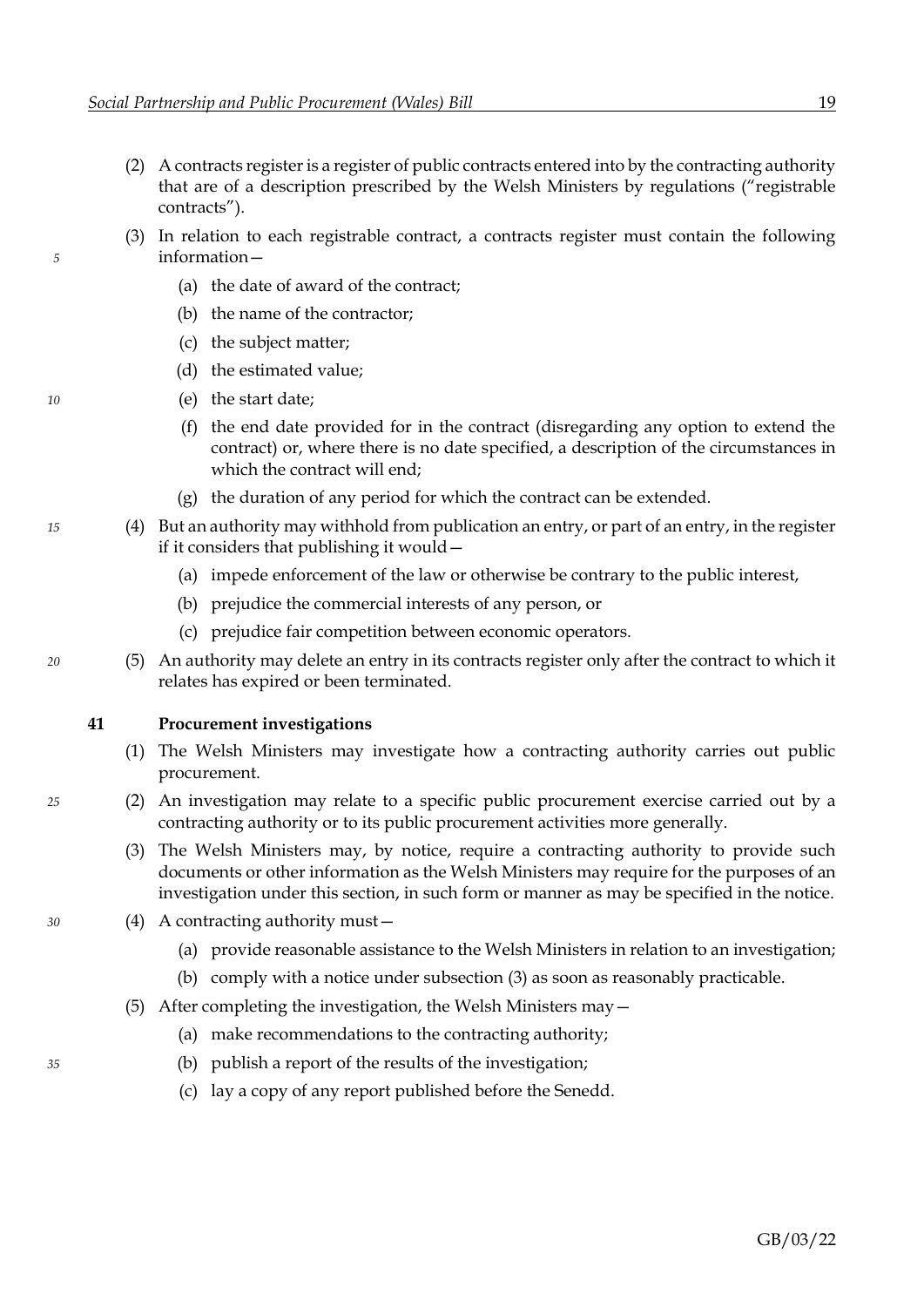#### **42 Welsh Ministers' annual report on public procurement**

- (1) As soon as reasonably practicable after the end of a financial year, the Welsh Ministers must prepare a report on public procurement in Wales that year.
- (2) The report must, in particular, include information about—
- *5* (a) the annual procurement reports published under section [39;](#page-20-1)
	- (b) the results of any investigations under section [41.](#page-21-0)
	- (3) The Welsh Ministers must publish the report and lay a copy of it before the Senedd.

#### **CHAPTER 4**

#### GENERAL

#### *10* **43 Guidance**

- (1) The Welsh Ministers may issue guidance about the operation of this Part.
- (2) Guidance may, in particular, make provision about—
	- (a) meeting the requirement in section [24](#page-10-2)[\(1\)](#page-10-0) to carry out public procurement in a socially responsible way;
- *15* (b) setting socially responsible procurement objectives;
	- (c) taking all reasonable steps to meet socially responsible procurement objectives;
	- (d) social public works clauses;
	- (e) the public services outsourcing and workforce code;
	- (f) social public workforce clauses;
- *20* (g) consultation during the preparation of a procurement strategy;
	- (h) the form and content of procurement strategies and annual procurement reports;
	- (i) the process by which a contracting authority approves its procurement strategy;
	- (j) joint procurement strategies.
- (3) A contracting authority must have regard to relevant guidance published by the Welsh *25* Ministers.
	- (4) The Welsh Ministers must consult the SPC before publishing guidance under this Part.

#### **44 Regulations**

- (1) A power to make regulations under this Part—
	- (a) is exercisable by statutory instrument;
- *30* (b) includes the power to make different provision for different purposes;
	- (c) includes the power to make incidental, supplementary, consequential, transitional, transitory or saving provision.

#### GB/03/22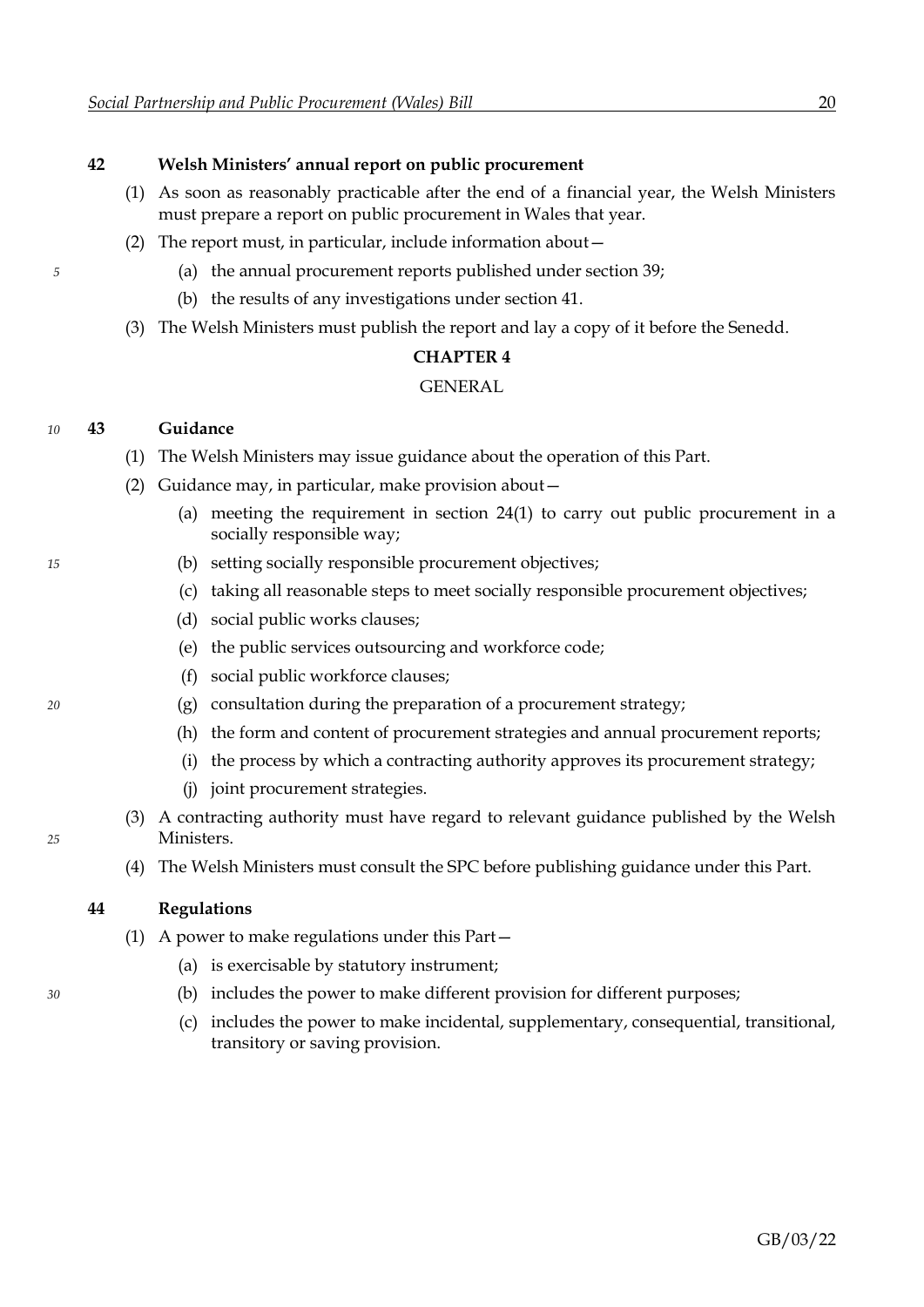- (2) A statutory instrument containing regulations made under section [22](#page-10-2)[\(4\),](#page-10-4) [24](#page-10-2)[\(8\)](#page-11-8)[\(c\)](#page-11-9) or [25](#page-11-0)[\(3\)](#page-12-7) may not be made unless a draft of the instrument has been laid before, and approved by a resolution of, the Senedd.
- (3) Any other statutory instrument containing regulations made under this Part is subject to *5* annulment in pursuance of a resolution of the Senedd.

#### **45 Interpretation of Part 3**

|  | (1) In this Part - |
|--|--------------------|
|--|--------------------|

|    | "the Concession Contracts Regulations" ("y Rheoliadau Contractau Consesiwn")         |
|----|--------------------------------------------------------------------------------------|
|    | means the Concession Contracts Regulations 2016 (S.I. 2016/273);                     |
| 10 | "contracting authority" ("awdurdod contractio") has the meaning given in section 22; |

"economic operator" ("*gweithredwr economaidd*") means any person who offers the execution of works, the supply of products or the provision of services on the market;

"framework agreement" ("*cytundeb fframwaith*") means an agreement between one *15* or more contracting authorities and one or more economic operators, the purpose of which is to establish the main terms governing public contracts (call-off contracts) to be awarded during a given period, in particular with regard to pricing the things envisaged to be procured and, where appropriate, their quantity;

"outsourcing services contract" ("*contract allanoli gwasanaethau*") has the meaning *20* given in section [26](#page-12-0)[\(2\);](#page-12-8)

> "prescribed contract" ("*contract rhagnodedig*") has the meaning given in section [24](#page-10-2)[\(8\);](#page-11-8)

> "the Public Contracts Regulations" ("*y Rheoliadau Contractau Cyhoeddus*") means the Public Contracts Regulations 2015 (S.I. 2015/102);

*25* "public procurement" ("*caffael cyhoeddus*") has the meaning given in section [23;](#page-10-2)

"the public services outsourcing and workforce code" ("*y cod allanoli gwasanaethau cyhoeddus a'r gweithlu*") has the meaning given in section [32](#page-16-0)[\(1\);](#page-16-4)

"public works contract" ("*contract gweithiau cyhoeddus*") has the meaning given by regulation 2(1) of the Public Contracts Regulations;

*30* "social public workforce clauses" ("*cymalau gweithlu cyhoeddus cymdeithasol*") has the meaning given in section [33;](#page-16-0)

> "social public works clauses" ("*cymalau gweithiau cyhoeddus cymdeithasol*") has the meaning given in section [27;](#page-12-0)

"the Utilities Contracts Regulations" ("*y Rheoliadau Contractau Cyfleustodau*") means *35* the Utilities Contracts Regulations 2016 (S.I. 2016/274);

> "voluntary organisations" ("*sefydliadau gwirfoddol*") has the same meaning as "relevant voluntary organisations" within the meaning of section 74(2) of the Government of Wales Act 2006 (c. 32);

"works" ("*gweithiau*") has the meaning given by paragraph 2 of regulation 2(1) of *40* the Public Contracts Regulations;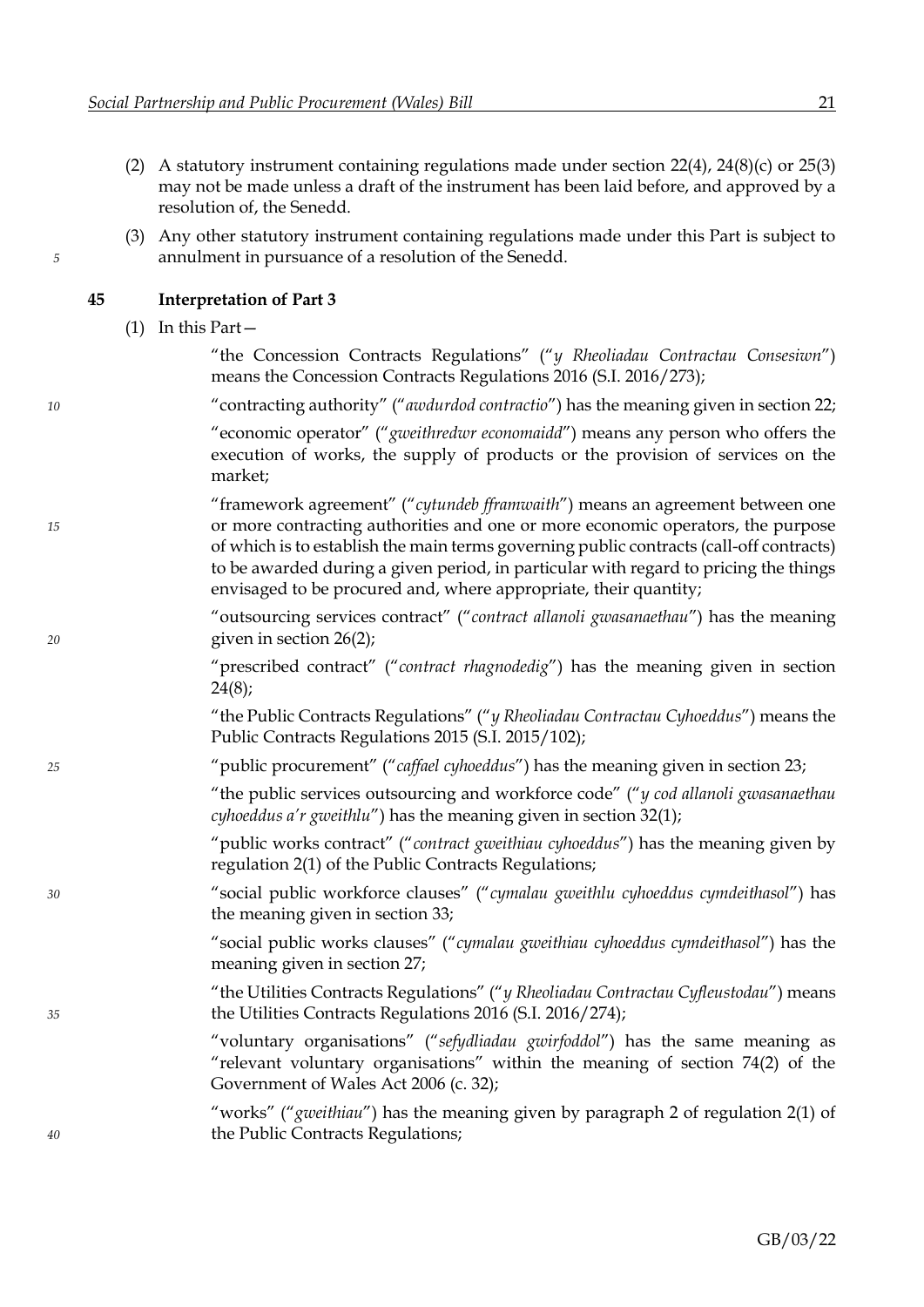"works concession contract" ("*contract consesiwn gweithiau*") has the meaning given by regulations 2(1) and 3(2) of the Concession Contracts Regulations;

"works contract" ("*contract gweithiau*") has the meaning given by regulation 2(1) of the Utilities Contracts Regulations.

*5* (2) For the purposes of this Part, the estimated value of a contract is to be determined in accordance with regulation 6(1) of the Public Contracts Regulations.

#### **PART 4**

#### FINAL PROVISIONS

## **46 General interpretation**

#### *10* In this Act—

"financial year" (*"blwyddyn ariannol"*) means—

- (a) in relation to a public body other than a Local Health Board or NHS trust, the period of 12 months ending with 31 March;
- (b) in relation to a Local Health Board, an accounting year within the meaning *15* given by the order made under section 11 of the National Health Service (Wales) Act 2006 (c. 42) establishing the Board;
	- (c) in relation to an NHS trust, an accounting year within the meaning given by the order made under section 18 of that Act establishing the trust;

"the Senedd" (*"y Senedd"*) means Senedd Cymru;

*20* "SPC" (*"CPG"*) means the Social Partnership Council established by section [1;](#page-3-2)

"trade union"("*undeb llafur*") has the meaning given by section 1 of the Trade Union and Labour Relations (Consolidation) Act 1992 (c. 52) (and "recognised" ("*cydnabyddedig*") in relation to a trade union has the meaning given by section 178(3) of that Act);

*25* "the WFGA 2015" (*"DLlCD 2015"*) means the Well-being of Future Generations (Wales) Act 2015 (anaw 2).

**47 Minor amendment of the WFGA 2015**

In section 9(6) of the WFGA 2015 (publication of public body's revised well-being objectives), for "(3) or (4)" substitute "(4) or  $(5)$ ".

#### *30* **48 Coming into force**

- <span id="page-24-0"></span>(1) This Act comes into force on such day as the Welsh Ministers may by order appoint.
- (2) An order under subsection [\(1\)](#page-24-0) may appoint different days for different purposes.
- (3) The power of the Welsh Ministers to make an order under subsection [\(1\)](#page-24-0) is exercisable by statutory instrument.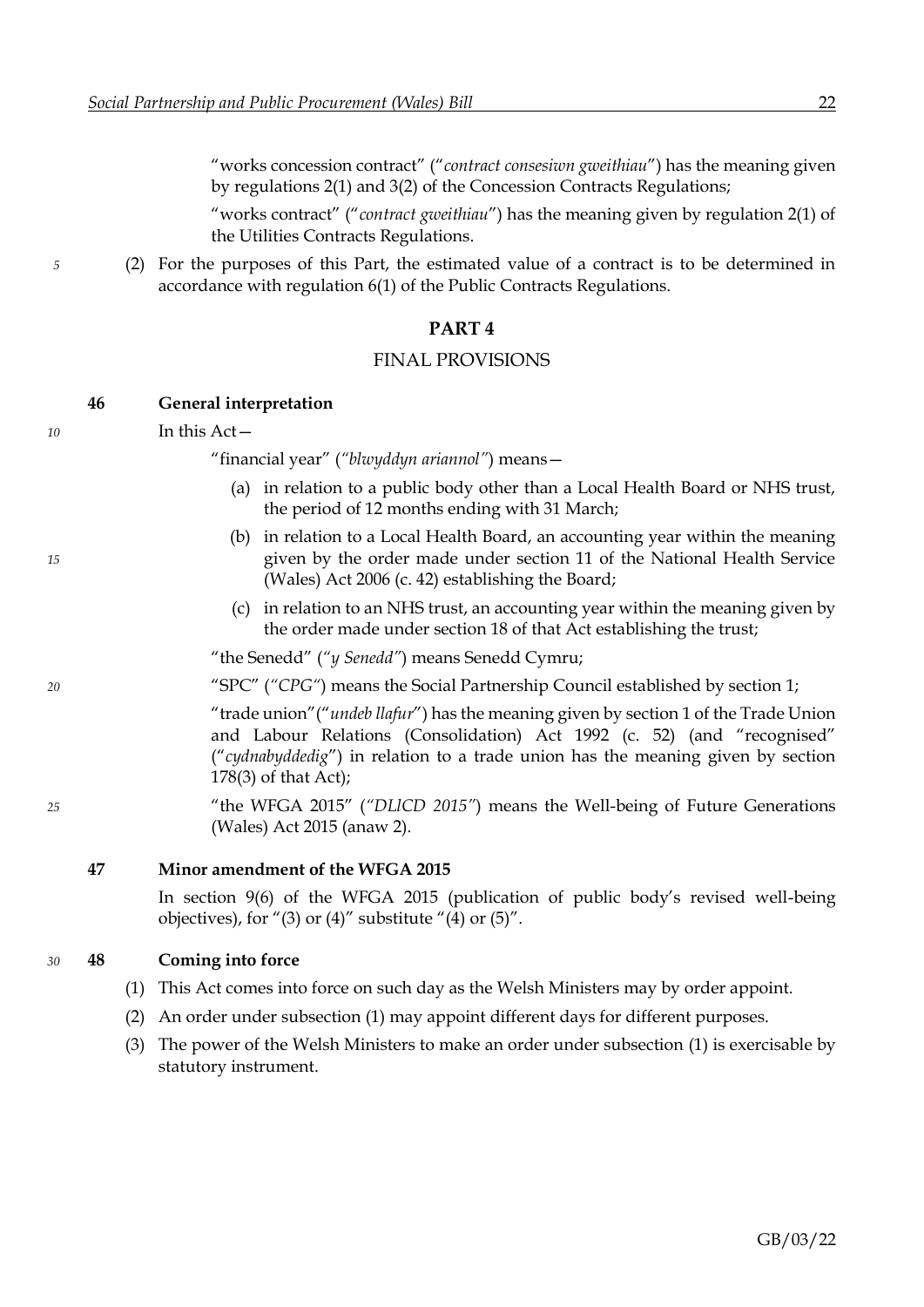## **49 Short title**

The short title of this Act is the Social Partnership and Public Procurement (Wales) Act 2023.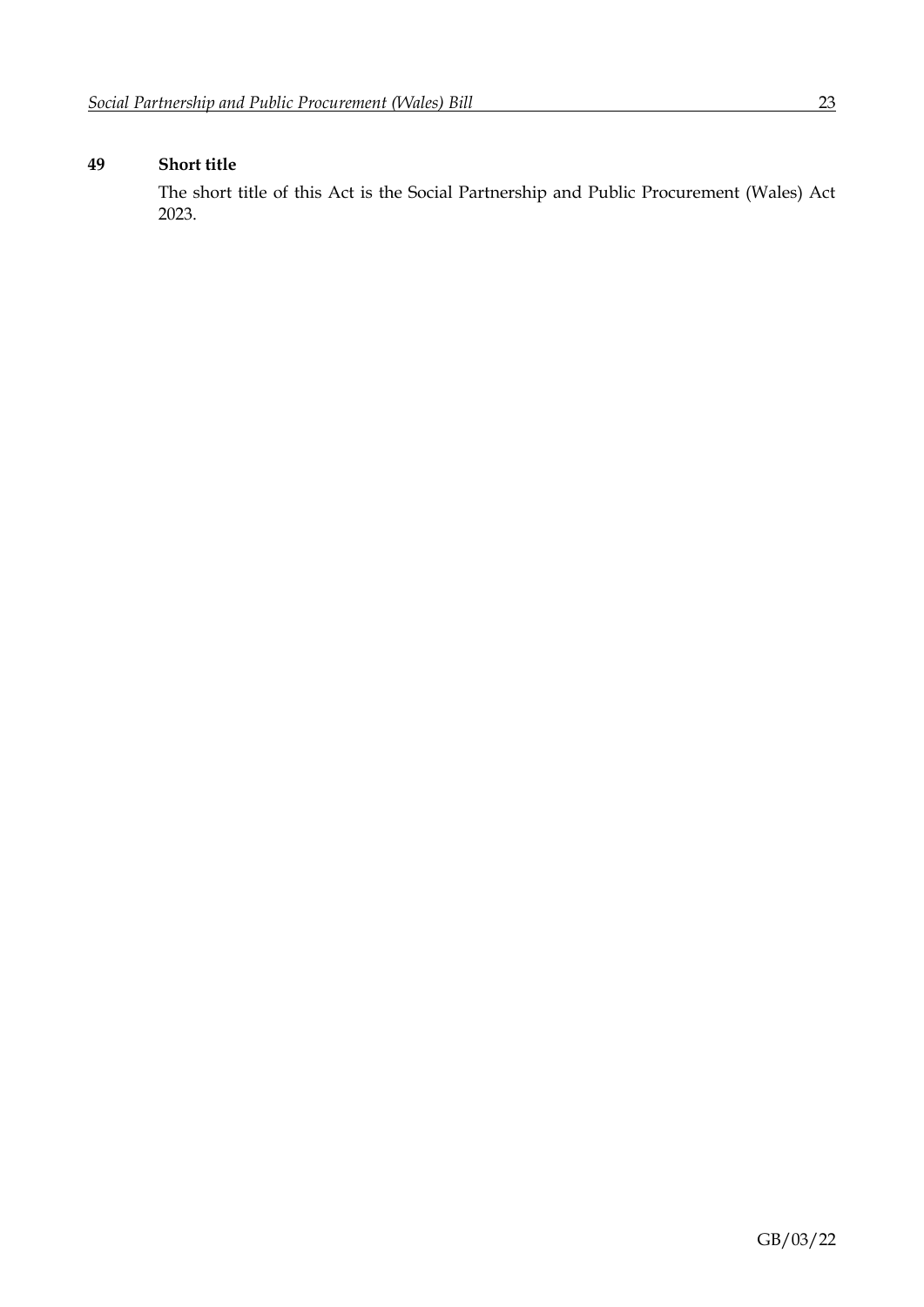## <span id="page-26-0"></span>SCHEDULE 1

*(as introduced by section [22\)](#page-10-2)*

## CONTRACTING AUTHORITIES

|    | 1  | The Senedd Commission.                                                 |
|----|----|------------------------------------------------------------------------|
| 5  | 2  | A person listed as a "public body" in section 6(1) of the WFGA 2015.   |
|    | 3  | The Welsh Language Commissioner.                                       |
|    | 4  | The Future Generations Commissioner for Wales.                         |
|    | 5  | The Children's Commissioner for Wales.                                 |
|    | 6  | The Commissioner for Older People in Wales.                            |
| 10 | 7  | Social Care Wales.                                                     |
|    | 8  | The Welsh Ambulance Services NHS Trust.                                |
|    | 9  | Digital Health and Care Wales.                                         |
|    | 10 | The Welsh Revenue Authority.                                           |
|    | 11 | Transport for Wales.                                                   |
| 15 | 12 | The Royal Commission on the Ancient and Historical Monuments of Wales. |
|    | 13 | Her Majesty's Chief Inspector of Education and Training in Wales.      |
|    | 14 | Meat Promotion Wales.                                                  |
|    | 15 | Qualifications Wales.                                                  |
|    | 16 | Health Education and Improvement Wales.                                |
| 20 | 17 | The Education Workforce Council.                                       |
|    | 18 | The Local Democracy and Boundary Commission for Wales.                 |